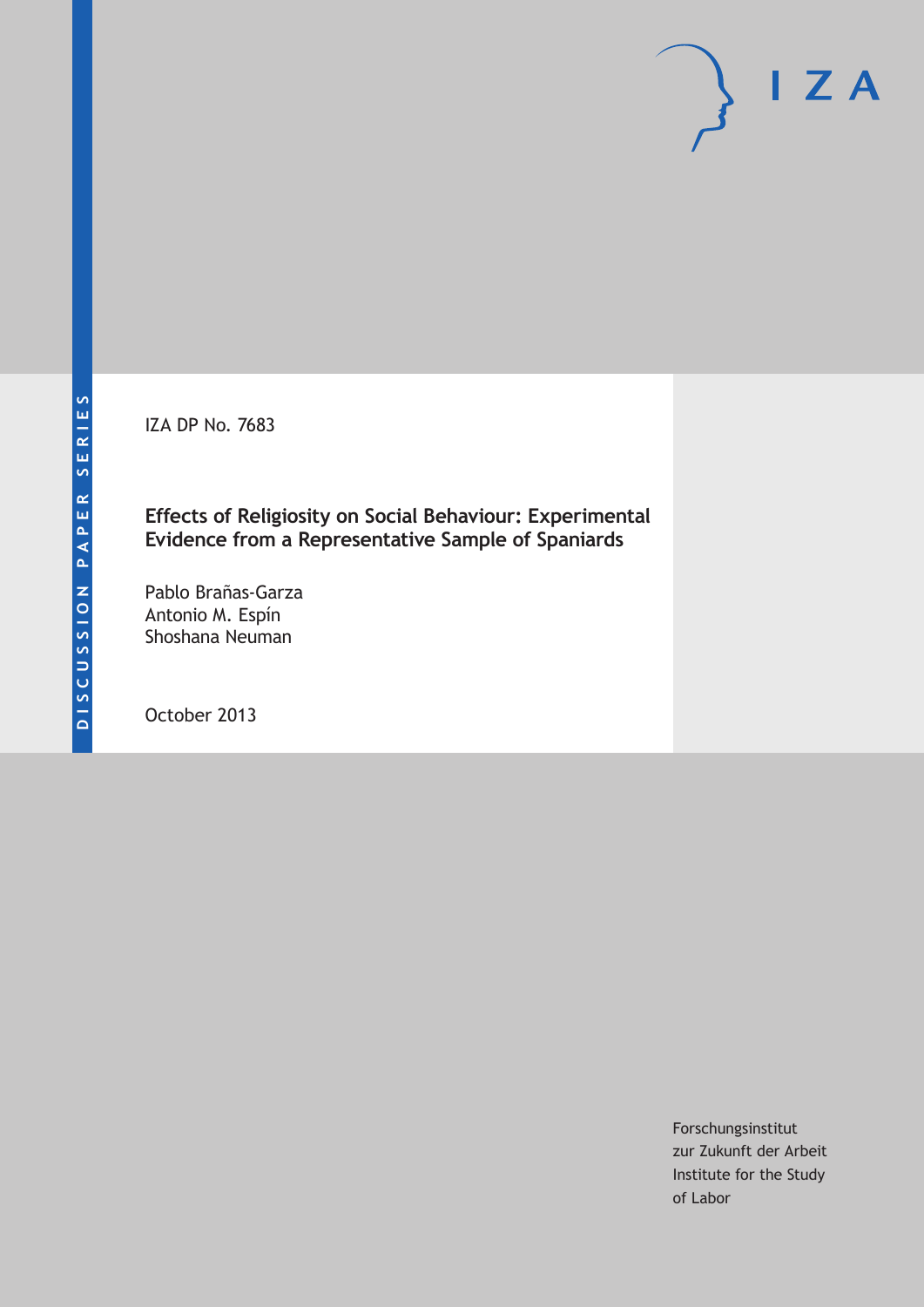# **Effects of Religiosity on Social Behaviour: Experimental Evidence from a Representative Sample of Spaniards**

## **Pablo Brañas-Garza**

*Middlesex University London*

# **Antonio M. Espín**

*Universidad de Granada*

### **Shoshana Neuman**

*Bar-Ilan University and IZA*

Discussion Paper No. 7683 October 2013

IZA

P.O. Box 7240 53072 Bonn Germany

Phone: +49-228-3894-0 Fax: +49-228-3894-180 E-mail: [iza@iza.org](mailto:iza@iza.org)

Any opinions expressed here are those of the author(s) and not those of IZA. Research published in this series may include views on policy, but the institute itself takes no institutional policy positions. The IZA research network is committed to the IZA Guiding Principles of Research Integrity.

The Institute for the Study of Labor (IZA) in Bonn is a local and virtual international research center and a place of communication between science, politics and business. IZA is an independent nonprofit organization supported by Deutsche Post Foundation. The center is associated with the University of Bonn and offers a stimulating research environment through its international network, workshops and conferences, data service, project support, research visits and doctoral program. IZA engages in (i) original and internationally competitive research in all fields of labor economics, (ii) development of policy concepts, and (iii) dissemination of research results and concepts to the interested public.

<span id="page-1-0"></span>IZA Discussion Papers often represent preliminary work and are circulated to encourage discussion. Citation of such a paper should account for its provisional character. A revised version may be available directly from the author.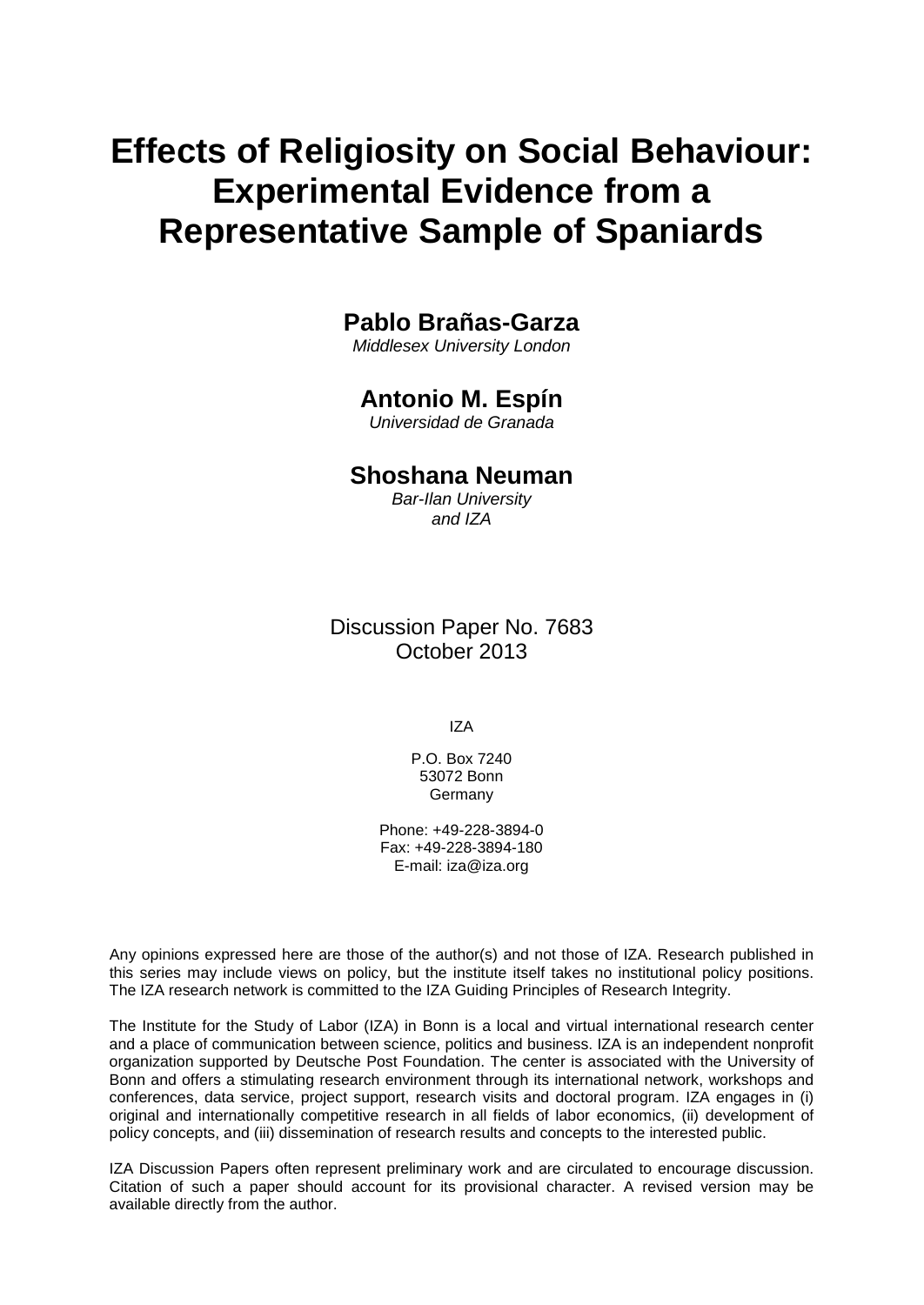IZA Discussion Paper No. 7683 October 2013

# **ABSTRACT**

# **Effects of Religiosity on Social Behaviour: Experimental Evidence from a Representative Sample of Spaniards[1](#page-1-0)**

This study explores the effect of several personal religion-related variables on social behaviour, using three paradigmatic economic games: the dictator (DG), ultimatum (UG), and trust (TG) games. A large carefully designed sample of a Spanish urban adult population (*N=766*) is employed. From participants' decisions in these games we obtain measures of *altruism, bargaining behaviour and sense of fairness/equality, trust, and positive reciprocity*. Three dimensions of religiosity are examined: (*i*) religious denomination; (*ii*) the intensity of religiosity, measured by active participation at church services; and (*iii*) converting out into a different denomination than the one raised in. The major results are: (*i*) individuals with "no religion" made decisions closer to rational selfish behaviour in the DG and the UG compared to those who affiliate with a "standard" religious denomination; (*ii*) among Catholics, intensity of religiosity is the key variable that affects social behaviour insofar as religiously-active individuals are generally more pro-social than non-active ones; and (*iii*) the religion raised in seems to have no effect on pro-sociality, beyond the effect of the current measures of religiosity. Importantly, behaviour in the TG is not predicted by any of the religion-related variables we analyse. Given the accelerating share of "no religion" individuals (in Europe and elsewhere) and the large influx of immigrants – who tend to be more religiously active compared to the native populations – our findings have significant implications for the future pro-sociality patterns in Europe.

JEL Classification: C7, C9, Z12, Z13

Keywords: economic experiments, religion, church attendance, pro-social behaviour, Spain

Corresponding author:

Pablo Brañas-Garza Middlesex University London Business School Hendon Campus The Burroughs London NW4 4BT United Kingdom E-mail: [branasgarza@gmail.com](mailto:branasgarza@gmail.com)

 $1$  Thanks are due to Filippos Exadaktylos, Tere García and Juan F. Muñoz for their help in running the experiments. Financial support from the Spanish Ministry of Science and Innovation (ECO2010- 17049), the Government of Andalusia Project for Excellence in Research (P07.SEJ.02547), and the Ramón Areces Foundation (R + D 2011) is gratefully acknowledged.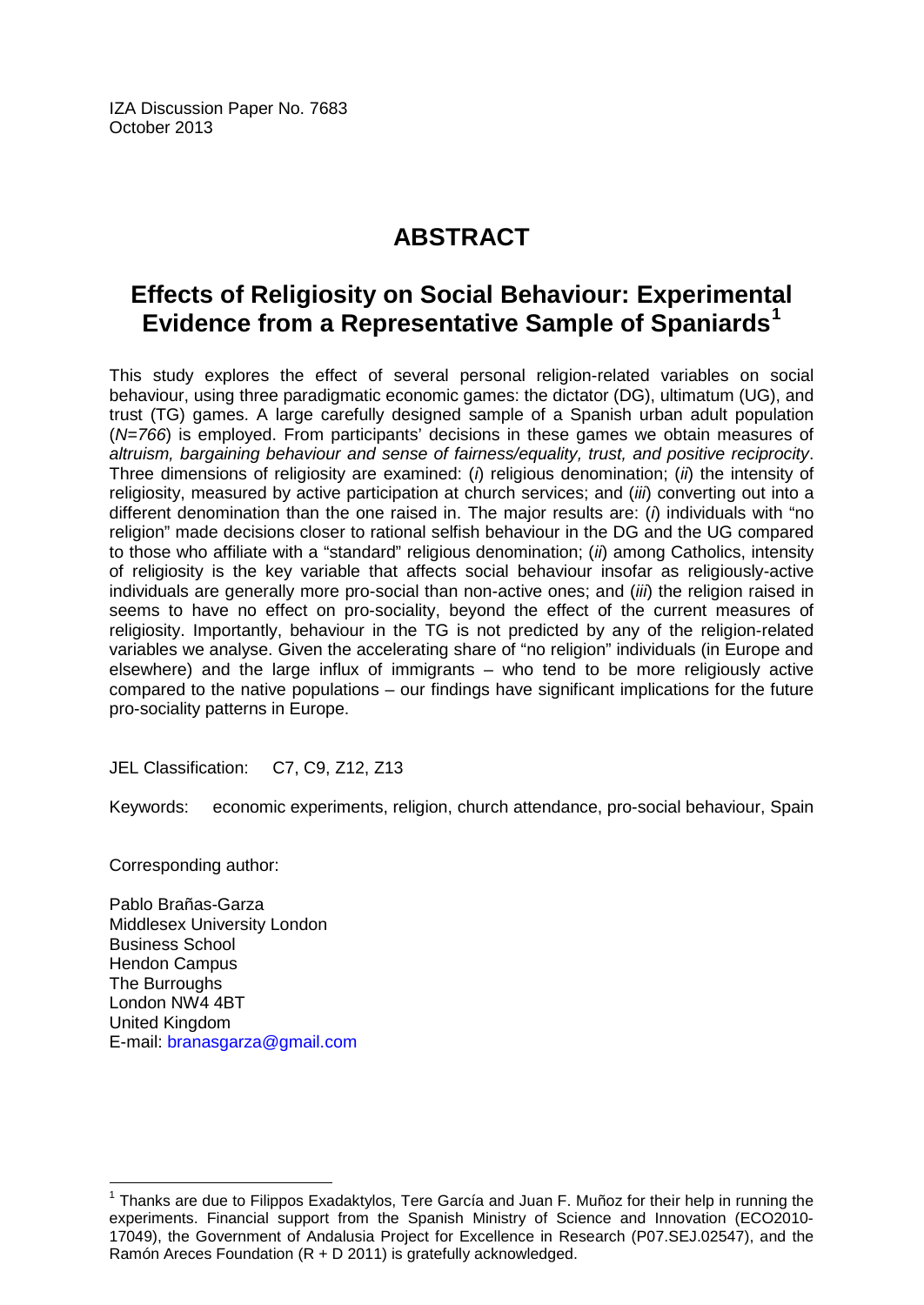#### **1. Introduction and motivation**

Rules and norms of behaviour are fundamental elements of religions. Every single religion contains a system of ideas and rules about how life *should* be lived. The rules are not restricted to the family (or the individual) but cover also the social dimension, that is, how to behave in the community. These social norms prevent individuals from misconduct within the society ("*Thou shalt not kill*, *not commit adultery*, *not steal, not bear false witness against thy neighbour, …*", Ten Commandments) and therefore restrain anti-social behaviour. Moreover, most religions promote generosity towards members of the society and also towards foreigners (in Islam the concept of *i'thar*, that is "preferring others to oneself"), especially towards those who need support (in Judaism, one is requested to give one tenth of his earnings to the needy; or "*One who does not give to the poor has no luck*", Proverbs 28:27). Religions also promote egalitarian distribution of resources. As Harrington and Keenan (2005) and Wallis (2005) point out, egalitarianism is behind the idea of religious charity: sharing with those who have less.

One of the basic principles of religions is that God observes what humans do. It follows that individuals believe that they are constantly monitored by Him, who has the power to punish those who deviate from the norm, and reward those who follow the rules (e.g., Johnson and Krueger, 2004; Norenzayan and Shariff, 2008). Punishment and reward are expected in both the current life and the afterlife. Brañas-Garza et al. (2010) provide empirical evidence (based on a large data set, estimating equations of attendance of church services) that both the fear of divine punishment (Hell) and the expectation of divine reward (Heaven) significantly affect church attendance. Interestingly, belief in Heaven (reward) has a stronger incentive for church attendance than belief in Hell (punishment).

Accordingly, religiosity has proved to exert a huge effect on individual decisionmaking and behaviour. An extensive literature shows that religion and religiosity (as well as other cultural traits) matter to important economic phenomena, such as: educational attainments (Cohen-Zada, D., 2005; Fan, 2008); labor force participation (Fernandez and Fogli, 2009); income and financial assets (Keister, 2003); marriage and inter-faith marriage (Bisin et al., 2004); fertility (Neuman, 1986; Neuman and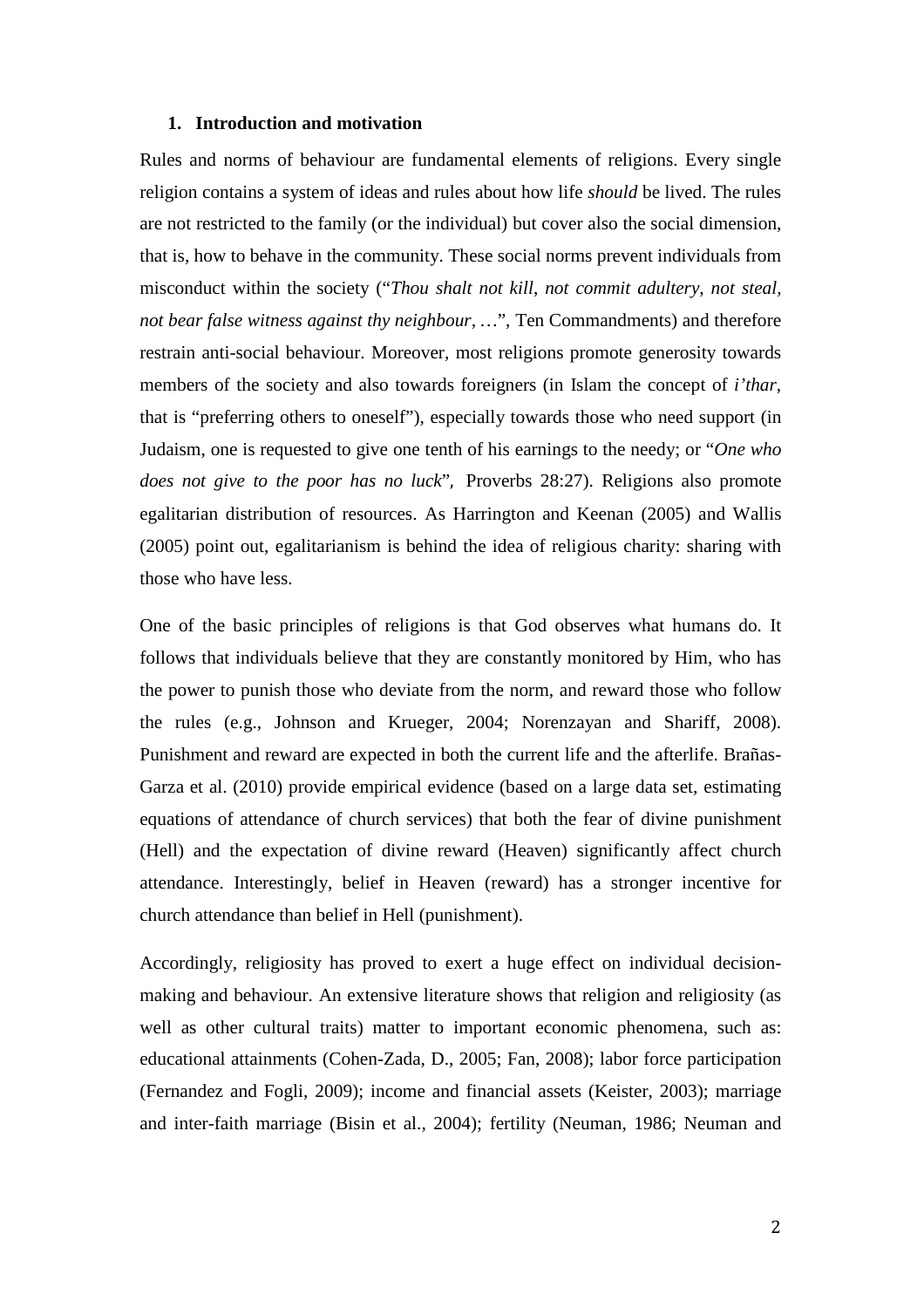Ziderman, 1986; Becker, 1993; Fernandez and Fogli, 2006, 2009; Neuman, 2007; Brañas-Garza and Neuman, 2007; Bar-El et al., 2013).<sup>2</sup>

It was also demonstrated that religion and intensity of religiosity affect social interactions and attitudes: several studies relate to donations (e.g., Flanagan, 1991; Barry, 1996; Brooks, 2003) and show that intensity of religious participation is positively associated with amounts donated in charity giving. Guiso et al. (2003) find a positive relationship between religiosity and trust in others and in institutions. Brañas-Garza et al. (2009) use a sample of Latin American Catholics and show that religiously-active Catholics trust peers and institutions more compared to non-active Catholics and individuals who belong to other denominations.

An accelerating phenomenon (in Europe and elsewhere) is the growing number of individuals who claim to have "no religion". Data from the 2002-2010 waves of the European Social Survey (ESS) include 39.1% of respondents who identify their religion as "no religion" (García-Muñoz and Neuman, 2013b). A recent report published by the Pew Research Center's Forum on Religion & Public Life (on the  $18<sup>th</sup>$  of December, 2012) claims that the third largest "religion" is the "no religion" – it is estimated that there are 1.1 billion individuals who claim to have "no religion" (16% of the world population; the majority lives in communist countries, 700 million in China). Christianity is the largest religion (2.2 billion individuals, comprising 32% of the world population) and Islam comes second (1.6 billion individuals, comprising 23% of world population). After the third "no religion" denomination, the fourth is Hindu (1 billion individuals) and the fifth is Buddhism (0.5 billion). Only 14 million individuals belong to the faith of Judaism (0.02 percent of world population). Given the pronounced share of the "no-religion" group it is essential to study their social behaviour as it will have major effects on society.

<span id="page-4-0"></span>Another significant phenomenon is the increasing influx of immigrants (into Europe and other regions), who compose a considerable share of the populations in many

 $2$  There are also studies that show the effect of aggregate country-level religiosity on country-level economic performance. E.g., Barro and McCleary (2003) claim that religious beliefs (at the country level) may stimulate economic growth. We focus however on individual behaviour and these studies are beyond the scope of our paper.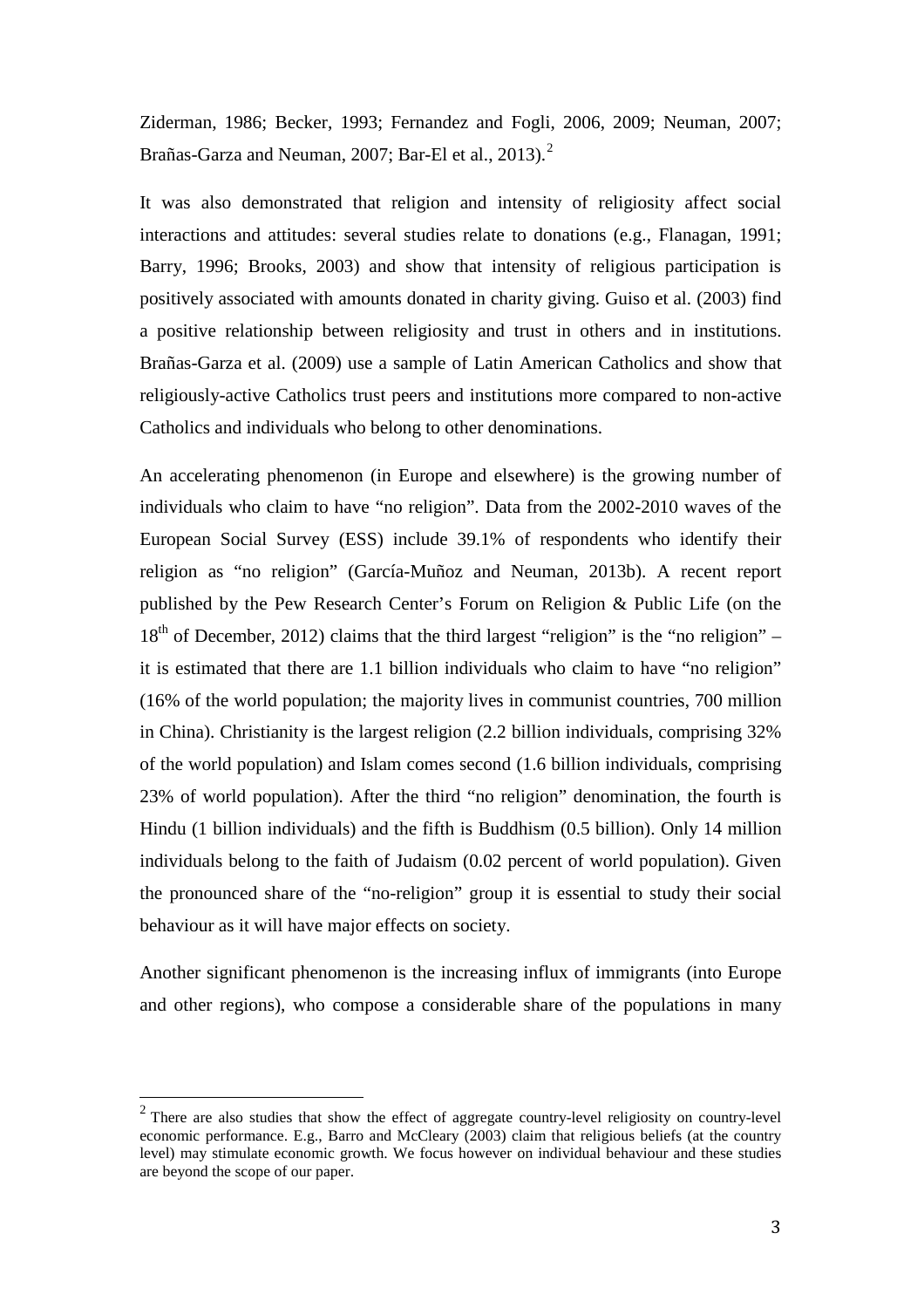countries. [3](#page-4-0) The intensified religiosity of immigrants (compared to natives) became a fundamental issue that could affect all spheres of life, including the economic and social domains. Indeed, a large set of studies relate to the religiosity of immigrants. First-generation immigrants (in European countries and in the United States) appear to be more religious than natives, in terms of church attendance and also in terms of the more intimate activity of prayer (everything else being equal). See Aleksynska and Chiswick (2013), and García-Muñoz and Neuman (2012, 2013a, 2013b), for most recent studies, and Williams (1988) for an earlier study. In Europe (but not in the United States), second-generation immigrants are still more religious than natives (Malepaard et al., 2010; Fleischman and Phalet, 2012; García-Muñoz and Neuman, 2013b). The "religious vitality theory" claims that second-generation immigrants have a lower tendency to assimilate (religiously) if they belong to a minority religion, highlighting the role of religious socialization *within families and communities* rather than within the state (Fleischman and Phalet, 2012). The fact that immigrants in Europe are more religious than the local populations and do not assimilate religiously even in the second generation, combined with the projection that the share of immigrants in European countries will keep growing, leads to the prediction that immigrants will have a pronounced effect on the religious landscape in Europe.<sup>[4](#page-5-0)</sup> If religiosity affects social behaviour as our study tries to explore, the outcome could be major changes in social behaviour and social institutions in Europe, which could as well affect other domains of the society and economy.

<sup>&</sup>lt;sup>3</sup> The United Nations reports that in 2010 213.9 million people, that constitute 3.1% of the world population, were migrants who lived and worked in a country in which they were not born. Europe had a share of 32.6% in world migrants' stock, and the United States hosted 20% of world migrants. Moreover, the flow of migrants has constantly increased over the last two decades. The United Nations estimated that the number of migrants was 155.5 million people in 1990. It follows that between 1990 and 2010 an increase of 37.5% was evidenced. The increase is even more impressive in Europe (41.3%) and soars to 84.1% in the United States (United Nations, 2009). In many European countries more than 10% of the population are "foreign born" individuals (e.g., Austria, Spain, Sweden, Germany, the UK, the Netherlands; Luxembourg has 32.5% of "foreign born"; See García-Muñoz and Neuman, 2013b, table 1)

<span id="page-5-1"></span><span id="page-5-0"></span><sup>4</sup> Immigration and the religiosity of immigrants are key factors in shaping the religious and demographic landscape of Europe. Based on the demographic advantage of the religious immigrant populations caused by (i) the dramatic decrease in fertility rates within secular native European populations; which (ii) is combined with high fertility rates among the religious immigrant populations; and (iii) coupled with the immigration of more religious groups into secular countries; the long-term consequences will be: 1) a constant and drastic change in the religious makeup, with a growing share of more religious residents in general and of members of Islam faith in particular; and 2) de-secularization and growing religious intensity (García-Muñoz and Neuman, 2013b).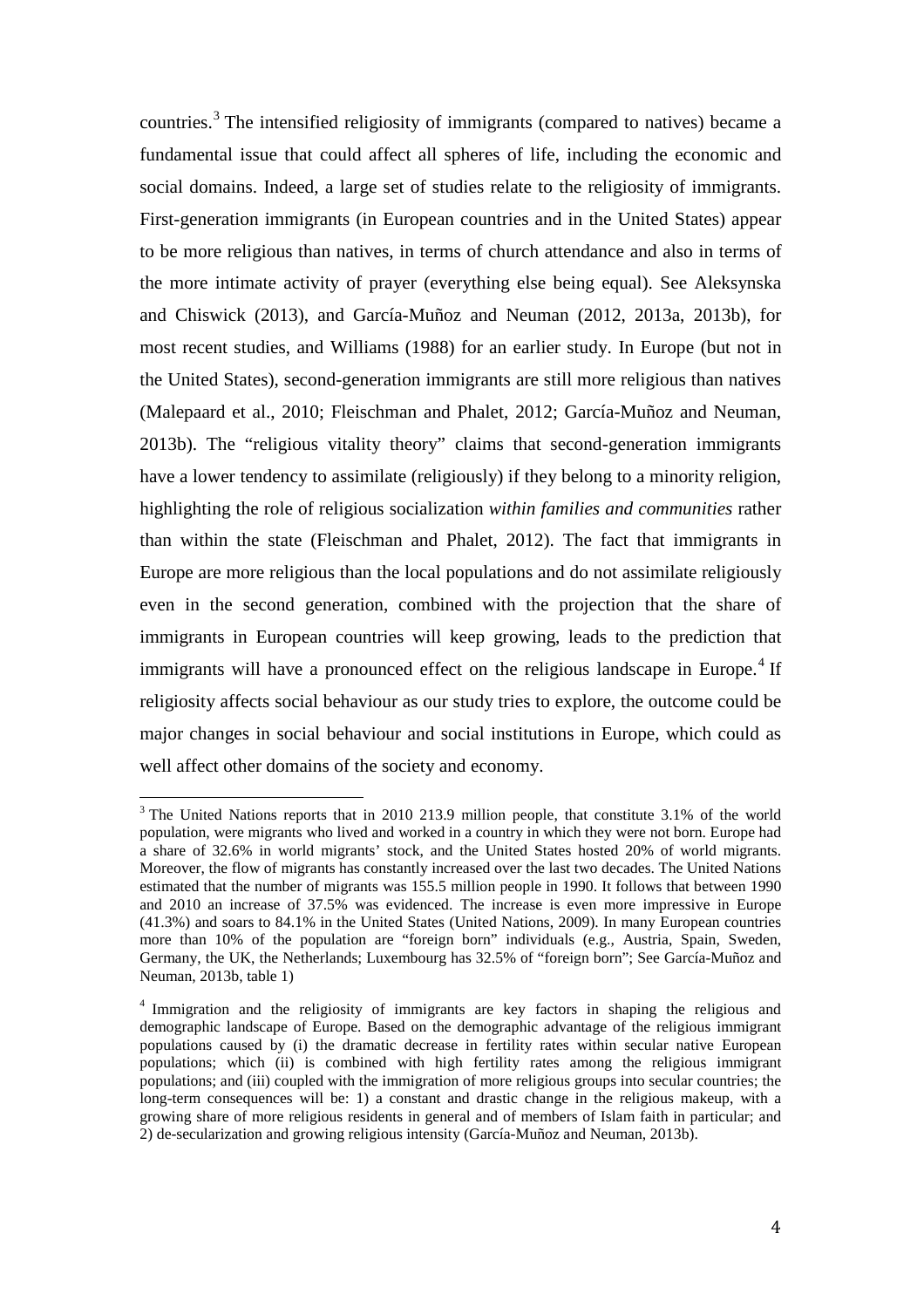One of the major reasons why immigrants in European countries do not adapt to the religious standards and performance in the receiving countries, in contrast to immigrants in the United States who do, stems from the different incentives behind the intensified religiosity of immigrants: while in the United states, religiosity of immigrants serves as a "bridge" between immigrants and natives that accelerates the assimilation process, in European countries it is a "buffer" and shock-observer against the hardships of integration and serves as "balm to the soul". Empirical evidence for the differing motives at the two sides of the Atlantic is based on the estimation of extended "mass participation equations" and "prayer equations", using data from several waves of the European Social Survey (ESS), the American General Social Survey (GSS), and the International Social Survey Program (ISSP) (See García-Muñoz and Neuman, 2013b, for details). It follows that, while in the United States intensified religiosity of immigrants has social networking effects that lead to assimilation and adaptation within the receiving populations, in Europe the social effects are local and evident only within the immigrant's community.

It should be noted that all the studies cited above on the relationship between religiosity and pro-social behaviour are based on self-reported survey data, rather than the direct observation of the individual's attitude and behaviour. There are several experimental studies that investigate the role of religious denomination and intensity of religiosity on social behaviour, using economic games. Yet the results vary and are not conclusive. For instance, Anderson and Mellor (2009) – using a sample of 64 subjects, at the age of 50 and over – investigate whether religious denomination and intensity of attendance of church services are correlated with cooperation. They are using a repeated *Public Good* experiment, and find that neither denomination nor church-attendance significantly affect contributions to the public good. The experiment was replicated using a sample of 144 students, yielding similar insignificant effects. Anderson et al. (2010), on the other hand, find that contributions increase with frequency of church attendance, among subjects attending religious services. In the same paper, Anderson et al. also find that church attendance does not have a significant effect on the outcomes of a *Trust* game. Using a large sample from three European countries, Migheli (2012) does however find a weak positive effect of religiosity, measured by time devoted to religious associations, on the amounts passed by the senders to the receivers in a trust game. In a similar vein, Eckel and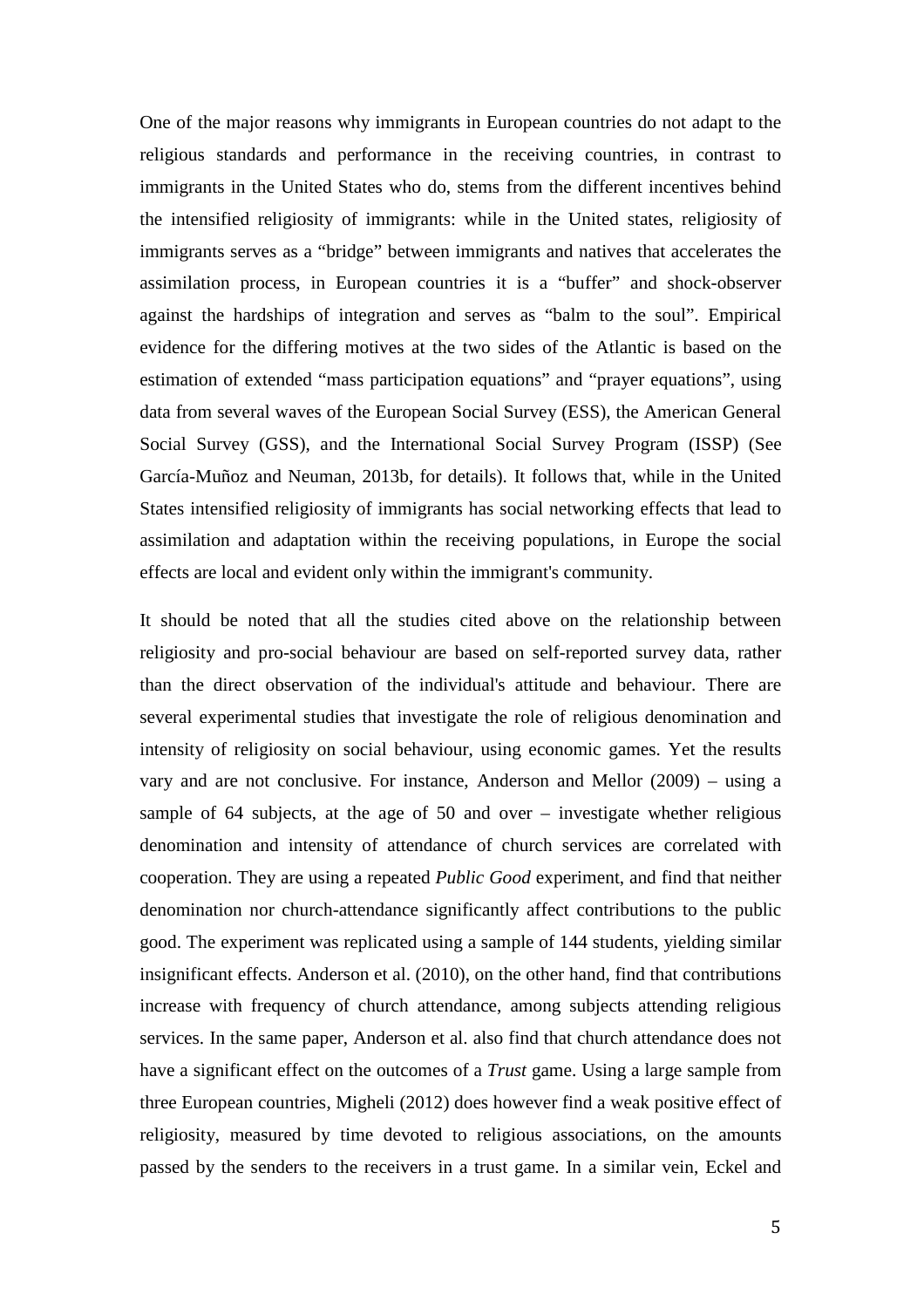Grossman (2003) report a positive correlation between attendance at religious services and donations to charities, in an experiment with 168 subjects. Ahmed (2009), using a sample of 102 men, finds that religious students (preparing to enter the clergy in India) are more cooperative in a public good game and give more in a *Dictator* game than non-religious ones.

In order to avoid the causality problems associated with studies that look at correlations, recent research has made use of religious priming in economic experiments. Shariff and Norenzayan (2007), using two samples, of 50 and 78 subjects, find that individuals who were assigned to a treatment with a scramblesentence task aimed at priming religious concepts, were more generous in a dictator game. However, in a similar experimental setup, using a larger sample of 304 subjects and a modified *Ultimatum* game, McKay et al. (2011) did not find a significant effect of religious priming on subjects' "altruistic" punishment of unfair behaviour, although a significant positive effect was found for those subjects who had previously donated to a religious organization.

In a large experimental study (*N*>800), Benjamin et al. (2010) explore the impact of religious identity – which was made salient by using a sentence-unscrambling task – on: contributions in a public good game; giving in a dictator game; risk aversion, time discounting and behaviour in a labour market task. Results are unclear: after religious priming, Protestants contribute more to the public good, Catholics contribute less and become less risk averse, while Jews reciprocate more in the labour market game. Also, they find no evidence that "religious identity salience" affects discount rates or purely altruistic generosity in the dictator game. Rand and et al. (2013), based on two experiments with 69 and 547 subjects, analyse the effect of explicit religious primes on subjects' behaviour, in a Prisoner's Dilemma Game. They suggest a positive effect of religious primes on cooperation, at least among Christians. See Norenzayan and Shariff (2008), for a discussion on the origins and the evolutionary roots of religious pro-sociality.

Thus, the literature on how religion affects social behaviour has been largely inconclusive. In this paper, we aim to add to this literature of *Experimental Economics of Religion* (see Hoffman, 2013). Using a large representative sample of a Spanish urban adult population (766 subjects), we explore how individual religious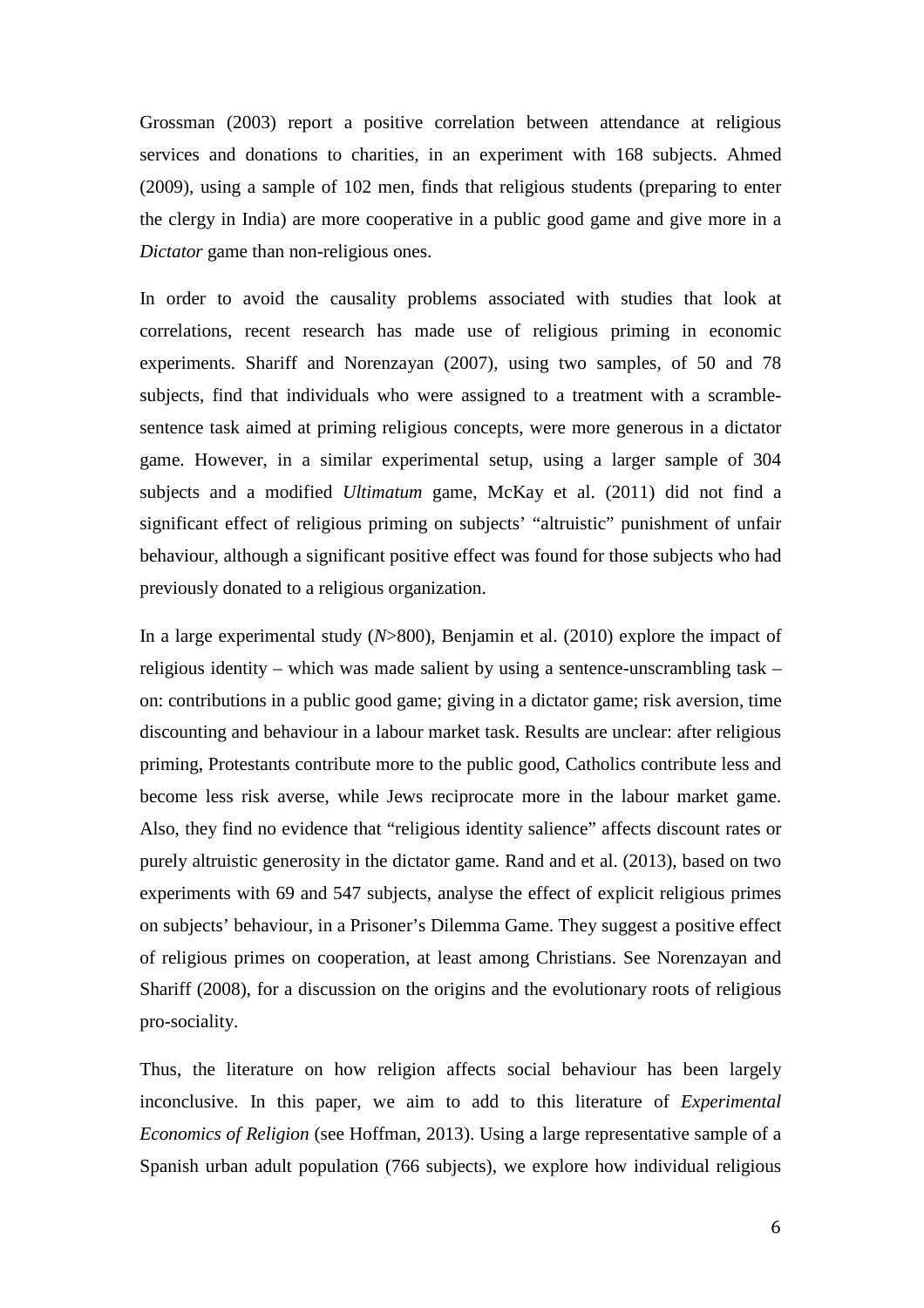variables correlate with social behaviour in three canonical economic games. Specifically, from participants' decisions in these games we obtained measures of *altruism* (giving in a dictator game, DG), *bargaining behaviour and sense of fairness/equality* (offer and minimum acceptable offer – MAO – in an ultimatum game, UG), *trust* (passing the money in a binary trust game, TG) and *positive reciprocity* (returning part of the trusted amount in the TG).

Three dimensions of religiosity are considered and examined: the subjects' *religion/denomination* (61.6% are Catholics; 2% Muslims; 0.8% Evangelicals; 4.3% have other religions; and 31.3% are claiming to have "no-religion", hereafter  $NR^5$  $NR^5$ ); frequency of *church-attendance*; and if the respondent *changed her/his religion* at some point in her/his life (from any denomination to another, including NR; for instance, 12.3% of respondents in the sample changed from Catholic to NR).

The paper aims at answering the following questions: do Catholics (compared to the rest of the sample) exhibit a different social behaviour? Are those who claim to have no-religion (with respect to the rest of the sample, i.e., believers in any denomination) less or more pro-social? Is it just denomination that matters, or is religious intensity (measured by attendance at religious services) the most important variable explaining social behaviour? And, finally, are religion-specific social values transmitted from parents to children? Data on religious conversion can help in answering the last question. It could be learnt from an examination of a group of individuals who currently share the same religion and comparing two within sub-groups: those who always had that religion, versus the sub-group that changed denomination (i.e., was raised within a different religion).

While these are interesting general questions, given the multidimensional nature of both social behaviour and religiosity, it is also essential to unravel in which specific dimensions are religiosity and social behaviour interconnected. Our set of experimental variables will facilitate such an examination.

<span id="page-8-0"></span>We believe that our results provide a true reflection of the effects of religion and religiosity on social behaviour, and thus contribute significantly to the relatively

<sup>&</sup>lt;sup>5</sup> This figure is close to the ESS figure of 39.1% that claim to have "no religion", indicating that in this sense the sample is representative of the European population. The terms "no religion" and "not believing" will be used interchangeably.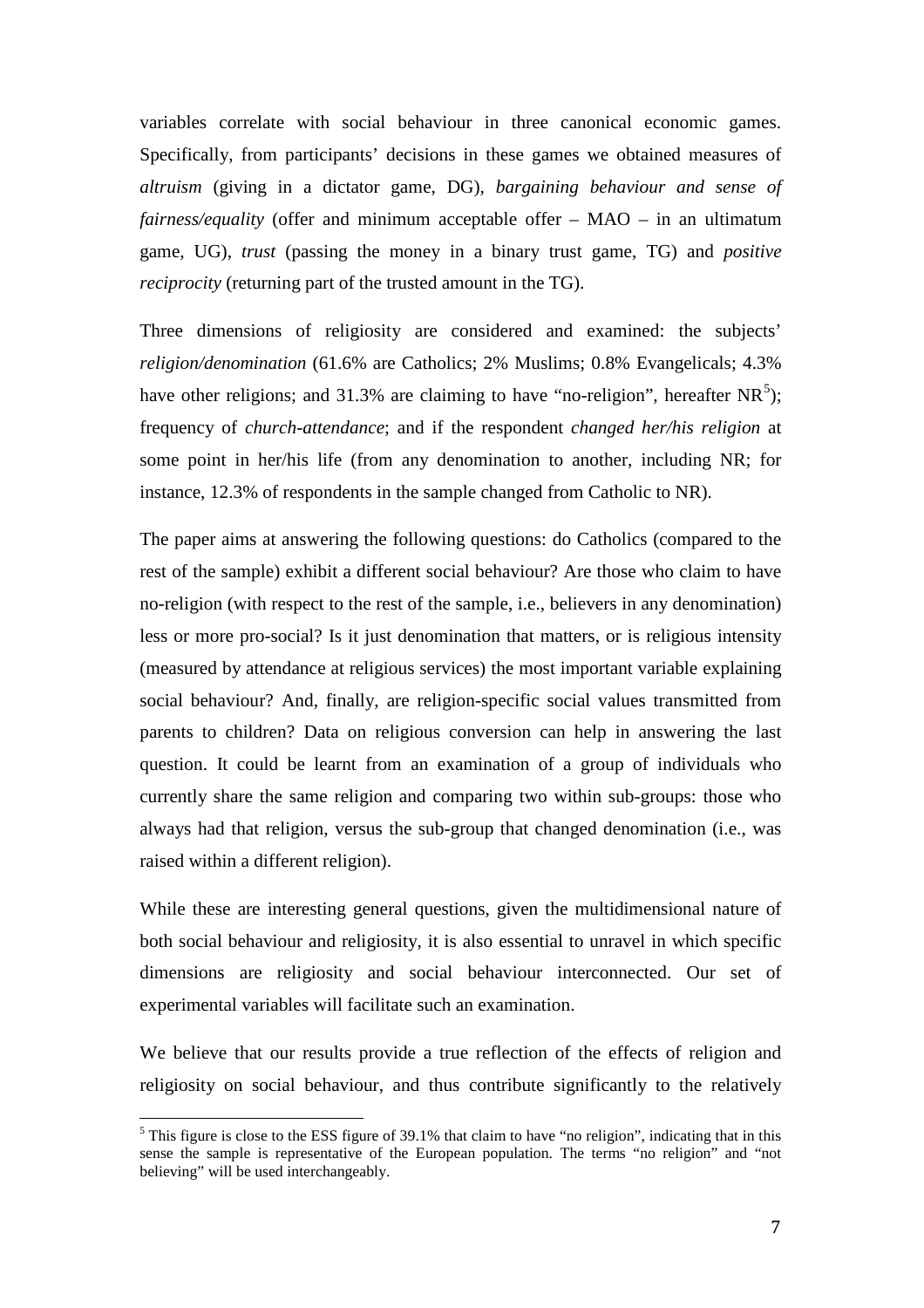scarce existing experimental literature. Our findings are trusted to be highly reliable due to (i) the large sample; (ii) the use of several types of games: DG, UG, and TG; (iii) the composition of the sample, that includes representative ordinary people, with varied socio-demographic characteristics, rather than only University students who compose the majority of samples in experimental economics studies; and (iv) the unique sample that does not consist of only self-selected volunteers who come to the lab (which is common in most studies). Instead, interviewers went to the respondents' places. *The last two features are exclusive and innovative* and distinguish our experiments from the standard experiments presented in the literature.

The paper is structured as follows. The next section describes the research methods. The third section explains the variables of interest (in particular the experimental variables) and provides some basic statistics. Section four presents the findings, and the last section offers concluding remarks and implications.

#### **2. Methods**

This section will be divided into two parts. First we describe the sample obtained through a stratified random method. Second we focus on the protocol and the experimental games.

#### Sampling

The survey-experiment was conducted in Granada (Spain) in 2010. A stratified random method was used to obtain the sample. In particular, the city was divided into nine geographical districts, which served as sampling strata. Within each stratum we applied a proportional random method to minimize sampling errors. This method ensures a geographically representative sample.

Our sample consists of individuals who agreed to complete the survey when the interviewers (who worked in pairs for security and logistic reasons) invited them to participate. Being interviewed in the own apartments decreases opportunity costs (thus increasing the participation rate) and prevents selection-bias (that could exist when volunteers are coming to the lab). In order to control for selection-bias within households, only the individual who opened the door was allowed to participate.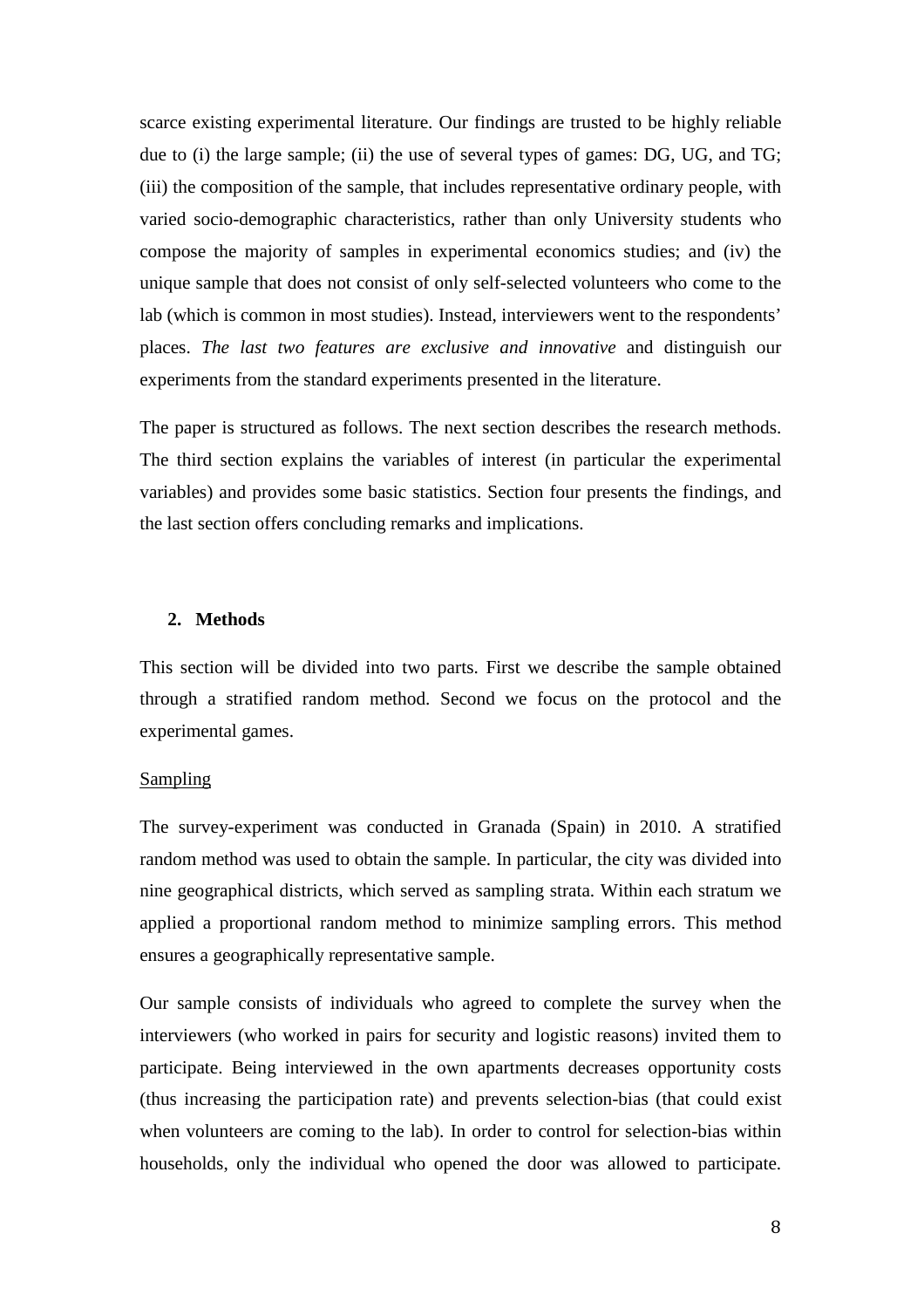Lastly, the data collection process was well distributed across both daytime and weekday. This sampling procedure resulted in a representative sample of the city's adult population in terms of age and gender. Detailed information of the procedures, including survey and experimental instructions, can be found in Exadaktylos et al. (2013).

#### Protocol and the experimental games

The interviewers were last-year University students enrolled in a course on "*Field Experiments*". Their performance was linked to their final grade in the course and carefully monitored by the main researchers in real time by means of a web-based system and follow-up calls to randomly selected participants in order to ensure the reliability of the data collected. The interviewers introduced themselves to the potential participants and explained that they were carrying out a study for the University of Granada. Upon agreement to participate, the participants were informed that the data would be used for scientific purposes only and under conditions of anonymity, according to the Spanish Law on Data Protection. One interviewer read the questions clearly, while the other noted down the answers (to the socio-economic questions). The duration of the survey/experiment averaged 40 minutes and 835 observations were finally obtained.

In the first part, extensive socio-economic information of the participants was collected. In the second part, participants played both roles of three paradigmatic games of research on social preferences, namely the *dictator game* (DG), the *ultimatum game* (UG) and the *trust game* (TG). Thus, each participant made five decisions, since the second player in the DG is totally passive. At the beginning of the second part, the participants received some general information about the nature of experimental economic games according to standard procedures. In particular, participants were informed that:

- The five decisions involved real monetary payoffs, coming from a national research project, endowed with a specific budget for this purpose;
- The monetary outcome would depend on the participant's decision, or on both her/his own and another randomly matched participant's decision, whose identity would forever remain anonymous;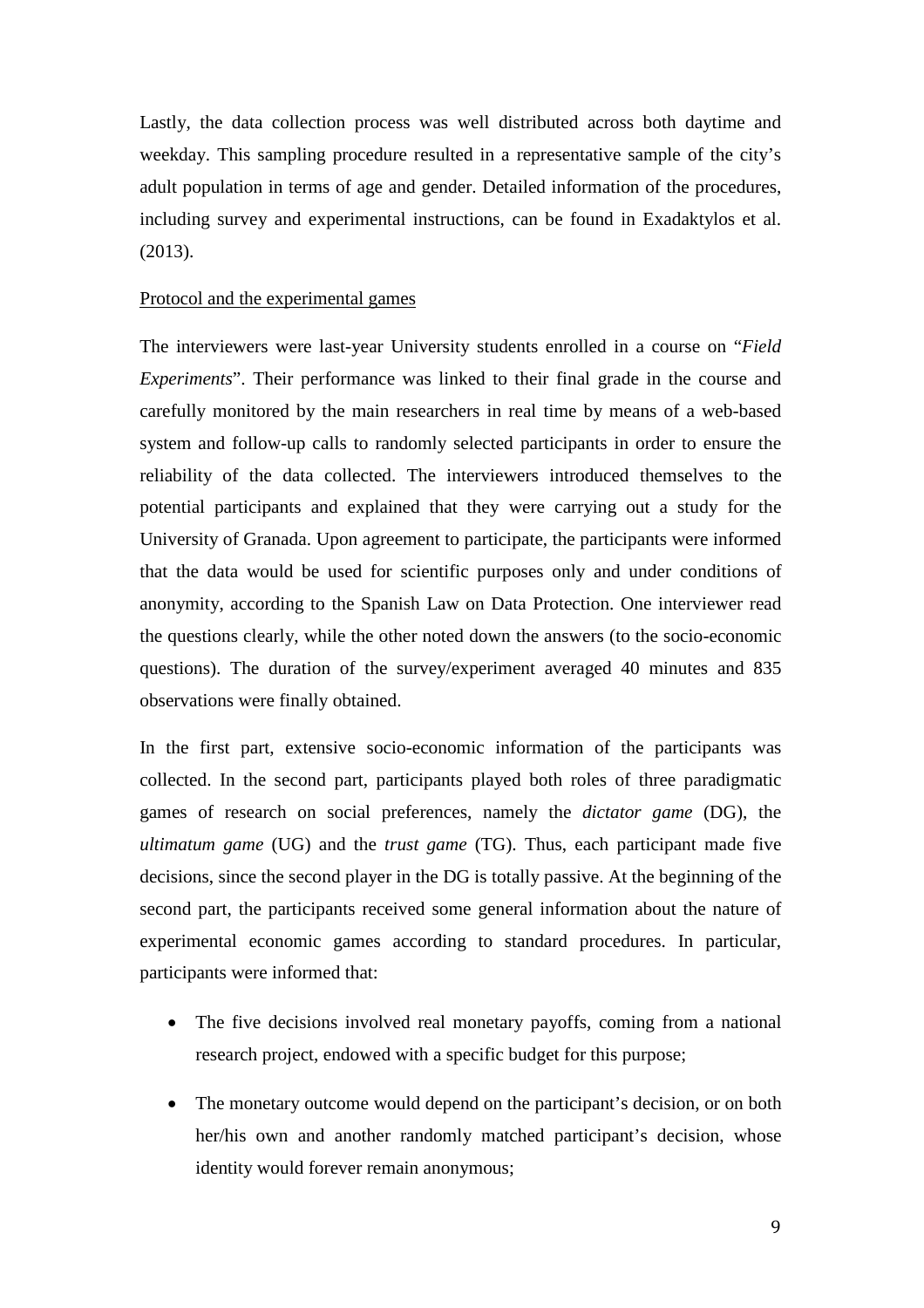- One of every ten participants would be randomly selected to be paid, and the exact payoff would be determined by a randomly selected role (game);
- Matching and payment would be implemented within the next few days;
- The procedures ensure absolute double-blinded anonymity by using a decision sheet, which they would place in the provided envelope and then seal. Thus, participants' decisions would remain forever unknown to: the interviewers, the researchers, and the randomly matched participant.

Once the general instructions had been explained, the interviewer read the details for each experimental decision separately. After every instruction set, participants were asked to write down their decisions privately and proceed to the next task. To control for possible order effects on decisions, the order both between and within games was randomized across participants, resulting in 24 different orders (always setting aside the two decisions of the same game).

On average, the eighty subjects who were randomly selected for real payment earned  $\Theta$ .60 (min  $\Theta$ ; max  $\Theta$ 40).

#### 3. **Variables of interest and basic statistics**

The data set is very rich and facilitates the use of a large battery of controls (e.g., gender, income, education, age, political views, cognitive skills…). After the exclusion of observations with missing values, we arrived at a sample size of 766 individuals.

#### Experimental design and variables

We have five basic measurements based on subjects' behaviour in the experimental games, each reflecting a dimension of social behaviour: *genuine altruism*, *strategic altruism*, *fairness*, *trust*, and *positive reciprocity*. The derivation of these elements is described below:

(i) In the DG, subjects had to split a pie of  $\epsilon$ 20 between themselves and an anonymous participant. Subjects decided which share of the  $\epsilon$ 20, in  $\epsilon$ 2 increments,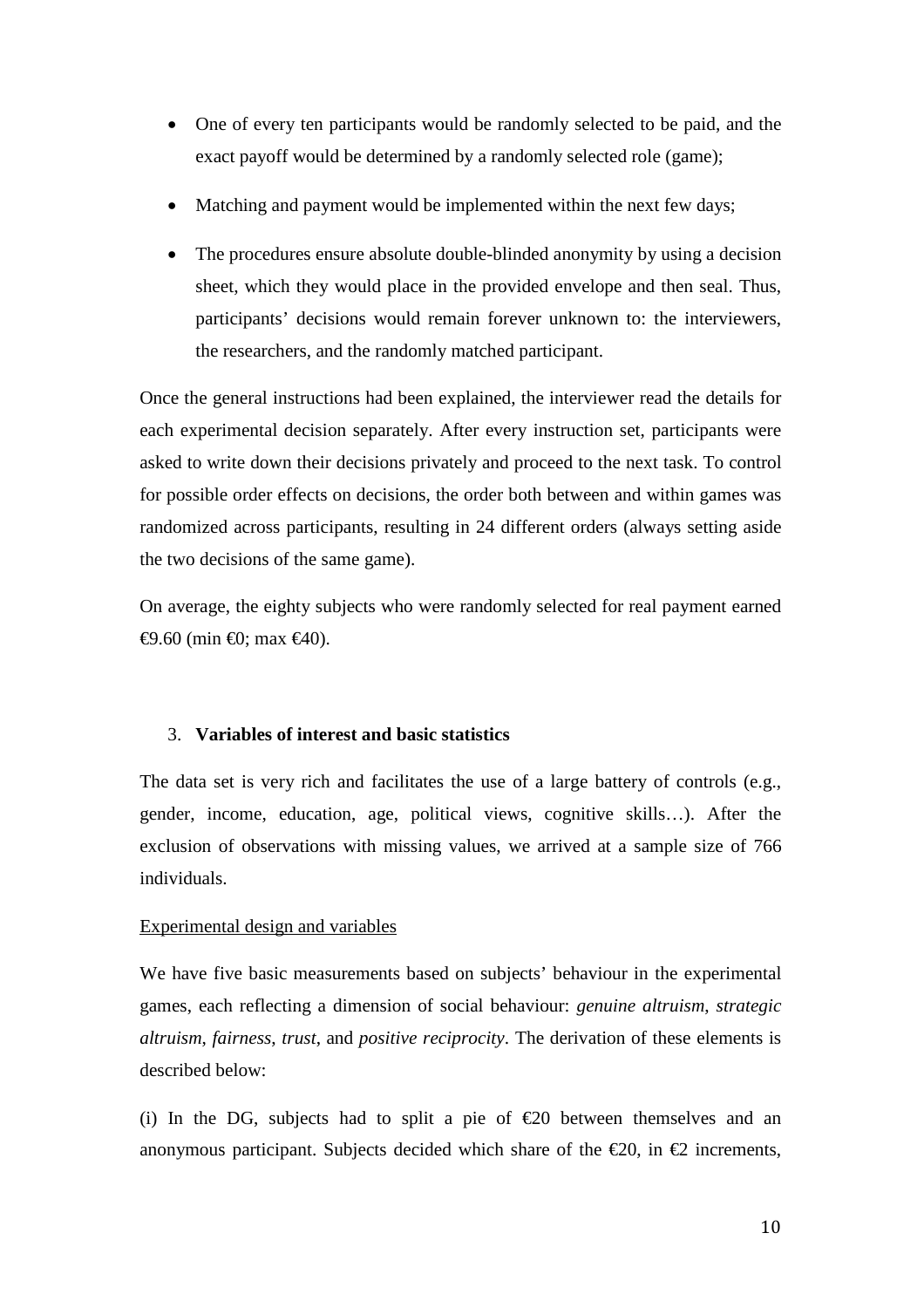they wanted to transfer to the other participant. Hence, this variable facilitates the observation of *genuine altruism*/*generosity*;

(ii) In the case of the UG, proposers made an offer (also from a "pie" of  $\epsilon 20$ ) to the responder, but implementation was upon acceptance of the offer by the randomly matched responder. In case of rejection neither participant earned anything. For the role of the responder in the UG we used the strategy method, in which subjects have to state their willingness to accept or reject each of the proposals. Since low offers in the UG might be rejected, we consider proposers' generous offers as *strategic altruism*. The subjects' minimum acceptable offer (MAO) as responders in the UG – that is, the minimum amount of money that the subject would accept – reflects a sense of *fairness* (or aversion to inequality, at least to disadvantageous inequality);

(iii) In the TG (a binary version created by Ermisch et al. 2009), the trustor (1st mover) had to decide whether to pass  $\bigoplus$  or  $\bigoplus$  euros to the trustee (2nd mover). In case of passing nothing, the trustor earned  $\infty$  and the trustee nothing. If she/he passed the  $\epsilon 10$ , the trustee would receive  $\epsilon 40$  (the amount of money was quadrupled). In the second step: the trustee, conditional on the trustor having passed the money, had to decide whether to send back  $\epsilon 22$ , and keep  $\epsilon 18$  for himself, or keep all  $\epsilon 40$ without sending anything back, in which case the trustor would not earn anything. Hence, a trustor passing the money in this binary TG reflects *confidence* in the trustworthiness of the trustee, while the trustee returning a positive amount of money indicates *positive reciprocity* since she/he could keep the whole pie.

#### Religious dimensions

The first section of the survey includes questions on the following aspects of religiosity (relative frequencies of responses in parentheses):

• Item 15 relates to *religious denomination/beliefs*.

*As far as your religious denomination/beliefs are concerned, do you classify yourself as: No religion* (31.3%, NR hereafter)*, Catholic* (61.6%)*, Muslim* (2%)*, Evangelical* (0.8%)*, other religion* (4.3%)

• Item 15.1 focuses on *frequency of attendance of church (place of worship) services* (relative frequencies among Catholics, in parentheses)*.*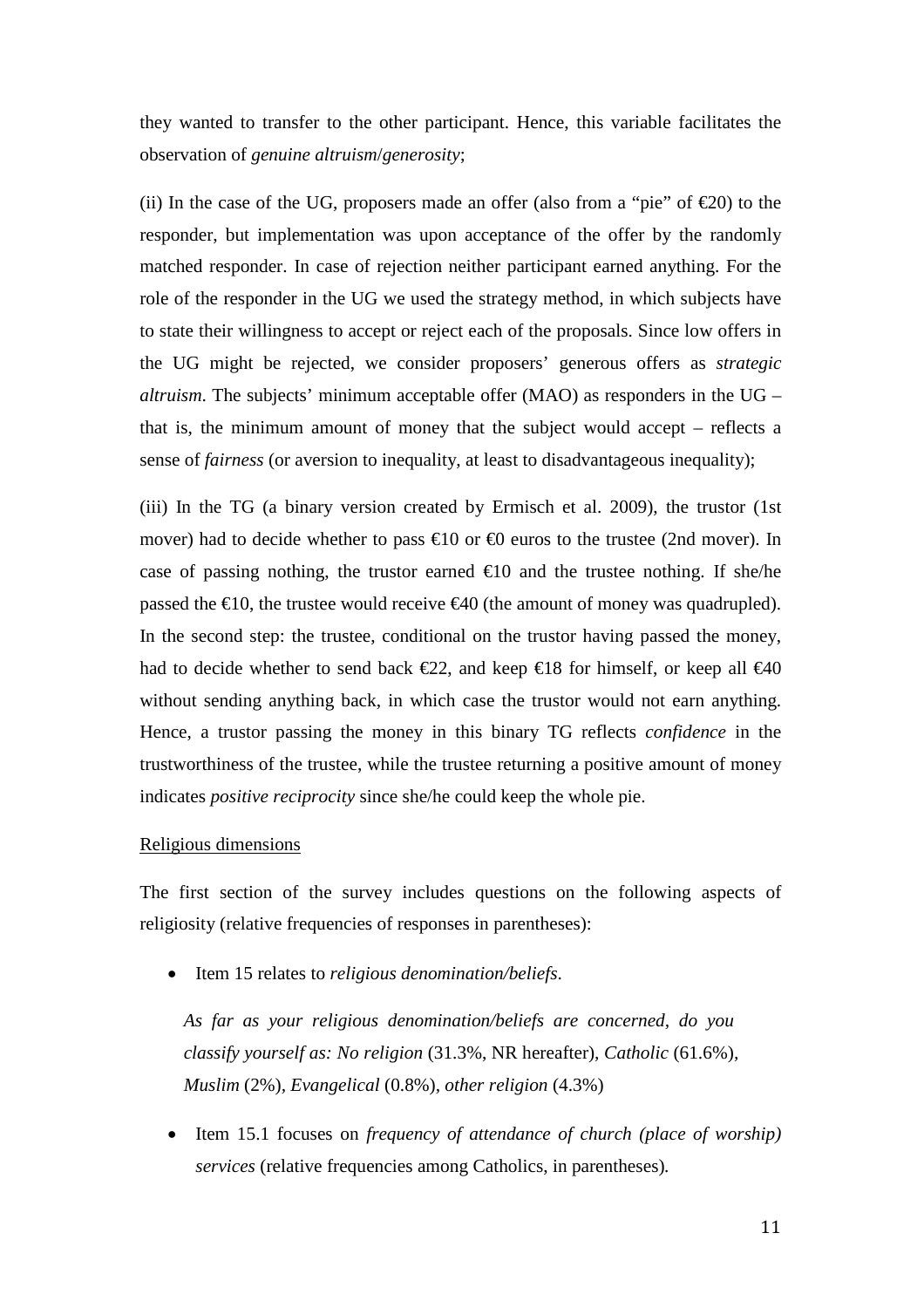*How often do you go to church (place of worship)? Never (40.5%), less than once a month* (26.6%)*, once in a month* (14.1%)*, once in a week*  (16.7%)*, every day* (2.2%)

• Items 16 and 16.1 relate to *changes in the religious denomination.*

*Have you ever changed your religious denomination / beliefs? Yes (16.2%), No (83.8%)*

Individuals who changed denomination were then asked: *Before changing your denomination/beliefs, you identified your denomination / beliefs as: No religion* (0%)*, Catholic* (98.3%)*, Muslim* (0%)*, Evangelical* (0%)*, other religion* (1.7%)

The combination of information derived from questions 15 and 16 enables the calculation of the share of subjects who were (raised as) Catholics and currently claim to have "no religion" (NR). Indeed, this group comprises 12.3% of the sample, which also means that the vast majority (75.8%) of those who switched to another denomination were raised as Catholics and are now affiliated with "no religion". This is another indication of secularization in Spain (see also Brañas-Garza et al., 2013).

#### Definition of socio-economic control variables and descriptive statistics

Table 1 presents descriptive statistics (min, max, mean and SD) of the main variables of interest of this study. Block "a" relates to controls, block "b" to religious dimensions, and block "c" to experimental variables.

The definitions of control variables that are not self-explanatory are the following: *Household income* refers to self-reported household monthly income and consists of 10 categories corresponding to €0-€4,500 (in €500 increments); *Education* refers to the subject's educational level and has 9 categories from "did not study at all" to "a graduate university degree". *Cohabiting* takes on the value of one if the subject declares living with a partner not within wedlock, and zero otherwise.

*Impatience* corresponds to the number of impatient choices the subject made in an inter-temporal choice task and captures preference for sooner-smaller rewards over larger but more delayed rewards. The measure of impatience is included as a control because the payments of the experiment were delayed, and it has been found to affect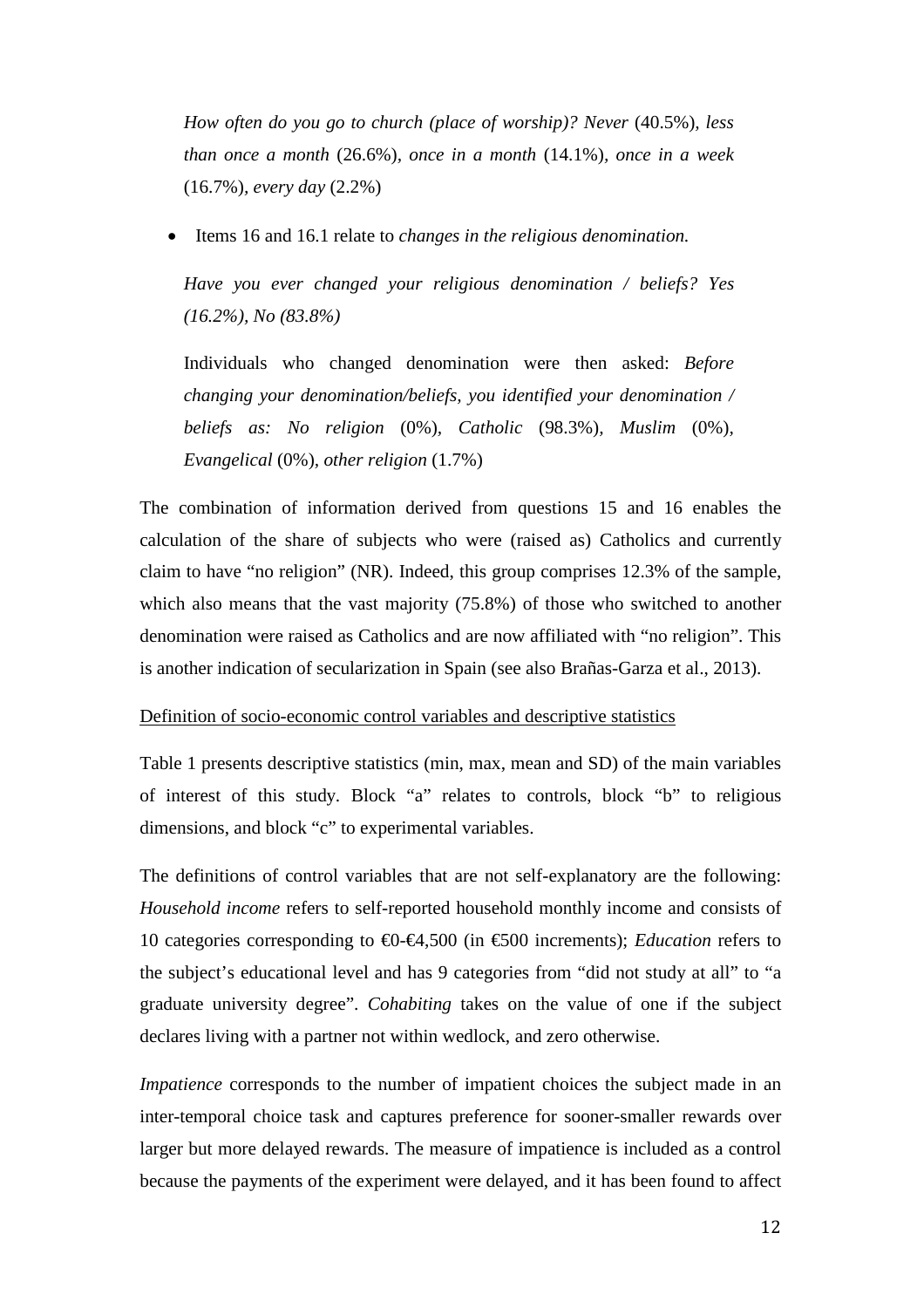behaviour in strategic social interactions (Curry et al., 2008; Espín et al., 2012; Espín et al., 2013).

| Variable                                        | min              | max          | mean   | <b>SD</b> |
|-------------------------------------------------|------------------|--------------|--------|-----------|
| Controls<br>a:                                  |                  |              |        |           |
| age                                             | 16               | 89           | 37.677 | 17.098    |
| $male*$                                         | $\overline{0}$   | $\mathbf{1}$ | 0.463  | 0.499     |
| household income                                | 0                | 9            | 3.828  | 2.413     |
| education                                       | 0                | 8            | 5.065  | 2.258     |
| unemployed*                                     | $\boldsymbol{0}$ | $\mathbf{1}$ | 0.472  | 0.500     |
| married*                                        | 0                | $\mathbf{1}$ | 0.365  | 0.482     |
| divorced*                                       | $\overline{0}$   | $\mathbf{1}$ | 0.040  | 0.197     |
| widowed*                                        | 0                | 1            | 0.043  | 0.203     |
| cohabiting*                                     | 0                | 1            | 0.038  | 0.191     |
| impatience                                      | 0                | 11           | 7.930  | 3.008     |
| $risk 1*$                                       | $\overline{0}$   | $\mathbf{1}$ | 0.137  | 0.344     |
| $risk 2*$                                       | $\theta$         | $\mathbf{1}$ | 0.334  | 0.472     |
| $risk 3*$                                       | 0                | 1            | 0.090  | 0.286     |
| cognitive skills                                | $\overline{0}$   | 5            | 2.522  | 1.318     |
| many immigr                                     | $\mathbf{1}$     | 7            | 4.639  | 2.181     |
| big public sector*                              | $\overline{0}$   | 1            | 0.619  | 0.486     |
| b: Religiosity                                  |                  |              |        |           |
| Catholic*                                       | $\overline{0}$   | $\mathbf{1}$ | 0.616  | 0.487     |
| No religion $*$                                 | 0                | $\mathbf{1}$ | 0.313  | 0.464     |
| Active Catholic*^                               | $\boldsymbol{0}$ | $\mathbf{1}$ | 0.322  | 0.468     |
| $NR\text{-}before\ \textit{Cath}^{\ast\dagger}$ | $\overline{0}$   | 1            | 0.392  | 0.489     |
| c: Experimental Games                           |                  |              |        |           |
| DG offer                                        | $\boldsymbol{0}$ | 20           | 7.833  | 4.285     |
| UG offer                                        | 0                | 20           | 9.296  | 2.982     |
| UG MAO                                          | 0                | 10           | 6.980  | 3.587     |
| Trustor*                                        | 0                | $\mathbf{1}$ | 0.708  | 0.455     |
| Trustee*                                        | $\overline{0}$   | $\mathbf 1$  | 0.711  | 0.454     |

**Table 1:** Descriptive statistics

Legend: \* dummy variable, ^ only among Catholics,  $\dagger$  only among non-believers.

*Risk 1, risk 2 and risk 3* refer to the subject's attitudes toward financial risk and are dummy variables where 1 means that the subject chose the risky option, and 0 if chose the non-risky option. Risk attitudes are controlled for since payments were probabilistic and both the UG and the TG involve some strategic risk. *Risk 1* captures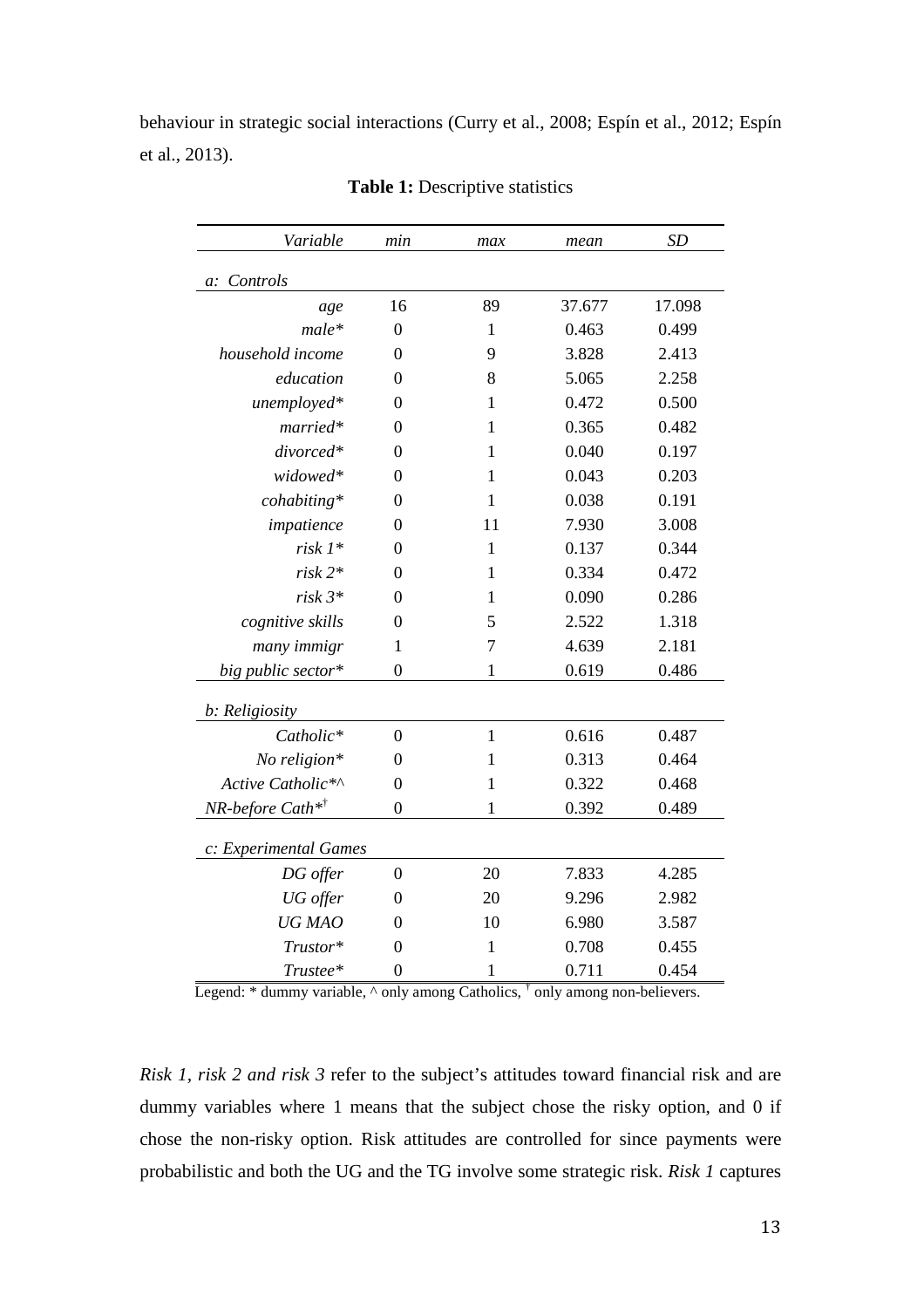"risk-loving" in the domain of gains when both the risky and the non-risky option have the same expected value. *Risk 2* captures risk-loving in the gains' domain as well, but in a question where the risky option yields a higher expected value than the non-risky one. Finally, *Risk 3* captures risk loving when the risky option involves possible losses.

*'Cogn skills'* refers to cognitive skills measured by the number of correct answers in a five-question mathematical test. Two additional controls are included as proxies for political orientation, as religious adherence has been associated with different political preferences, such as racism and conservative attitudes (Guiso et al. 2003). *'Many immigr*' captures the degree of agreement (on a seven-point Likert scale) with the statement *"there are too many immigrants in Spain"*; *Big public sector* is a dummy variable that takes on the value of one if the subject answers positively the question "*Do you think that the public sector in Spain is too large?*".

The religiosity-related variables of block b are the following: *Active*=1 if the respondent reports that she/he attends church services once a month or more, and  $=0$ if attendance is less frequent than once a month; *NR-before Cath*=1 if the respondent changed her/his religious denomination from Catholic to no-religion (= 0 otherwise).

Finally, the experimental variables: *trustor=1* if the subject passed the money to the trustee when in the role of trustor in the TG, and =0 if she/he did not; while *trustee*=1 if the subject reciprocated the trustor's trust, and=0 otherwise.

#### **4. Results**

#### Effect of religious denomination

We will first explore *if the religion/denomination per se has a significant effect on social behaviour.* Two sub-populations are compared: Catholics with the rest of the sample (regressions presented in Table 2); and NR with all others (including Catholics, Table 3). As in many other studies within the field of the *Economics of Religion*, "no-religion/not-believing" is also considered a religious denomination (see for instance, Aleksynska and Chiswick, 2013). We do not relate specifically to social attributes of other religions (e.g., Evangelical, Muslim), due to their small sample sizes.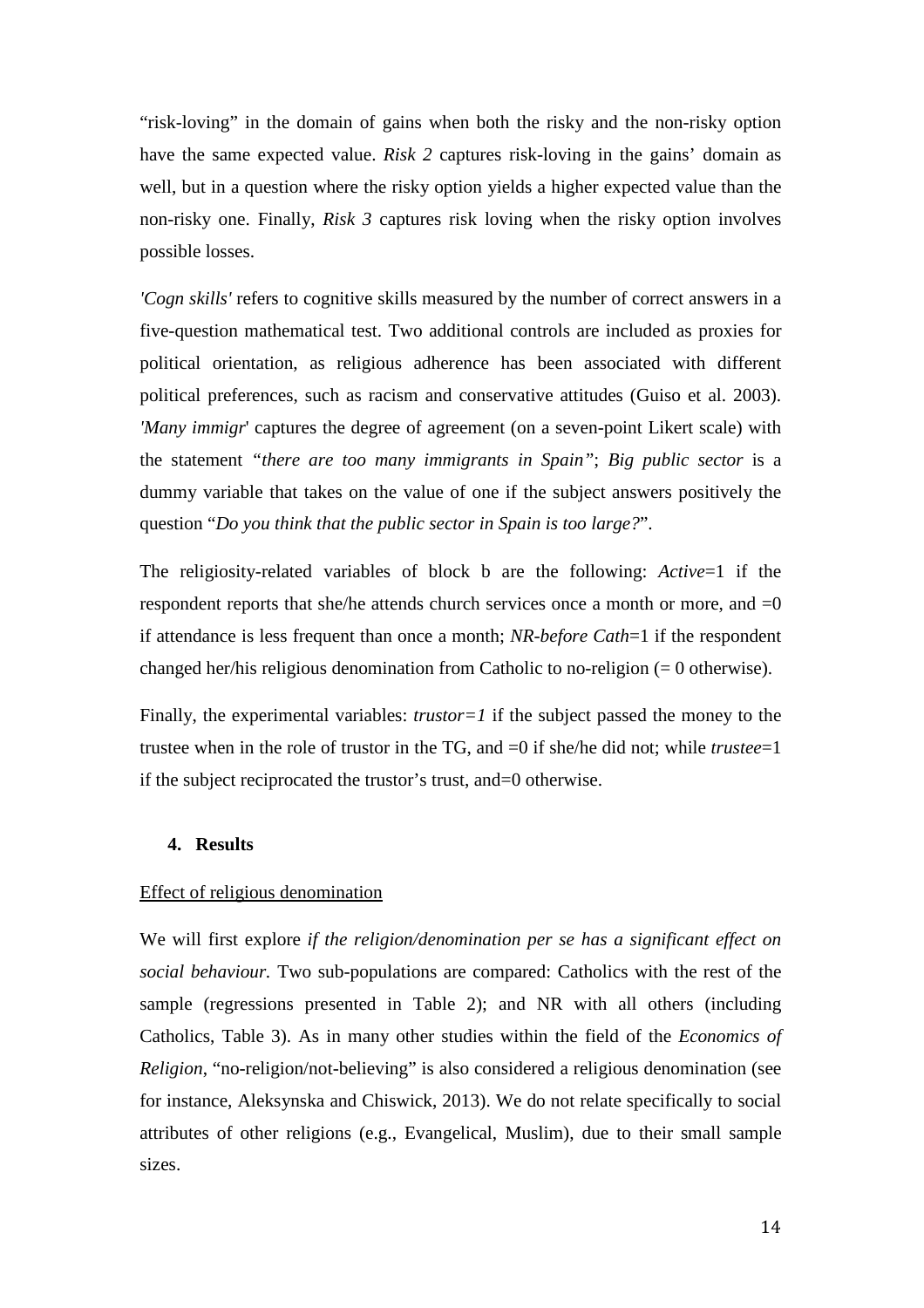Five models are presented in each Table (columns (1) - (5)): DG and UG offers (in  $\epsilon$ , from 0 to 20) are the dependent variables in models (1) and (2), using a Tobit regression; column (3) explores UG MAO in  $\epsilon$  from 0 to 10 (using an OLS regression model). Finally, (4) and (5) are Probit models analysing the behaviour as a TG trustor and trustee, respectively.

Socio-economic variables are included in order to arrive at net effects of our core variables, controlling for socio-economic differences between respondents. The same control variables are used in the two regression sets and their effects are not much different in Tables 2 and 3: *age* has an inverse U-shaped parabolic effect on the individuals' sense of fairness (UG MAO). Both *age* and *age-squared* are significant, indicating that MAO increases with age, reaches a maximum at about 55 and then decreases. No any other relevant effect is found to be related to *age*.

*Married* people are less likely to ask for equal shares (MAO) in the UG, indicating that they behave closer to the Nash equilibrium compared to singles. *Divorced* are more likely to be generous (DG). Cohabiting individuals offer less in the UG but trust more (pass the money) in the TG. However, both estimates are only marginally significant.

*Impatient* subjects offer less in the UG – they are less strategically generous – but they ask for a larger share of the pie as responders. Obviously, impatient individuals are not easy to manage in bargaining and agreement processes. A deeper analysis of this result is reported in Espín et al. (2013), where it is argued that impatience may be associated with a preference for spiteful competition in bargaining.

Turning to the effect of *risk attitudes*: risk-lovers in the gains' domain (*risk 1*) ask for more money in the UG (which is somehow a risky strategy) but they don't reciprocate in the TG (indicating that they are not very pro-social). Quite consistently, those who are ready to lose money (*risk 3*) risk their own money as trustors in the TG. Contrary to *Risk 1* these subjects seem pro-social: they share more in the DG and UG, ask less in the UG, and trust and reciprocate more in the TG. In any case, these results should be treated with caution, given that the three *risk* variables are correlated (multicollinearity).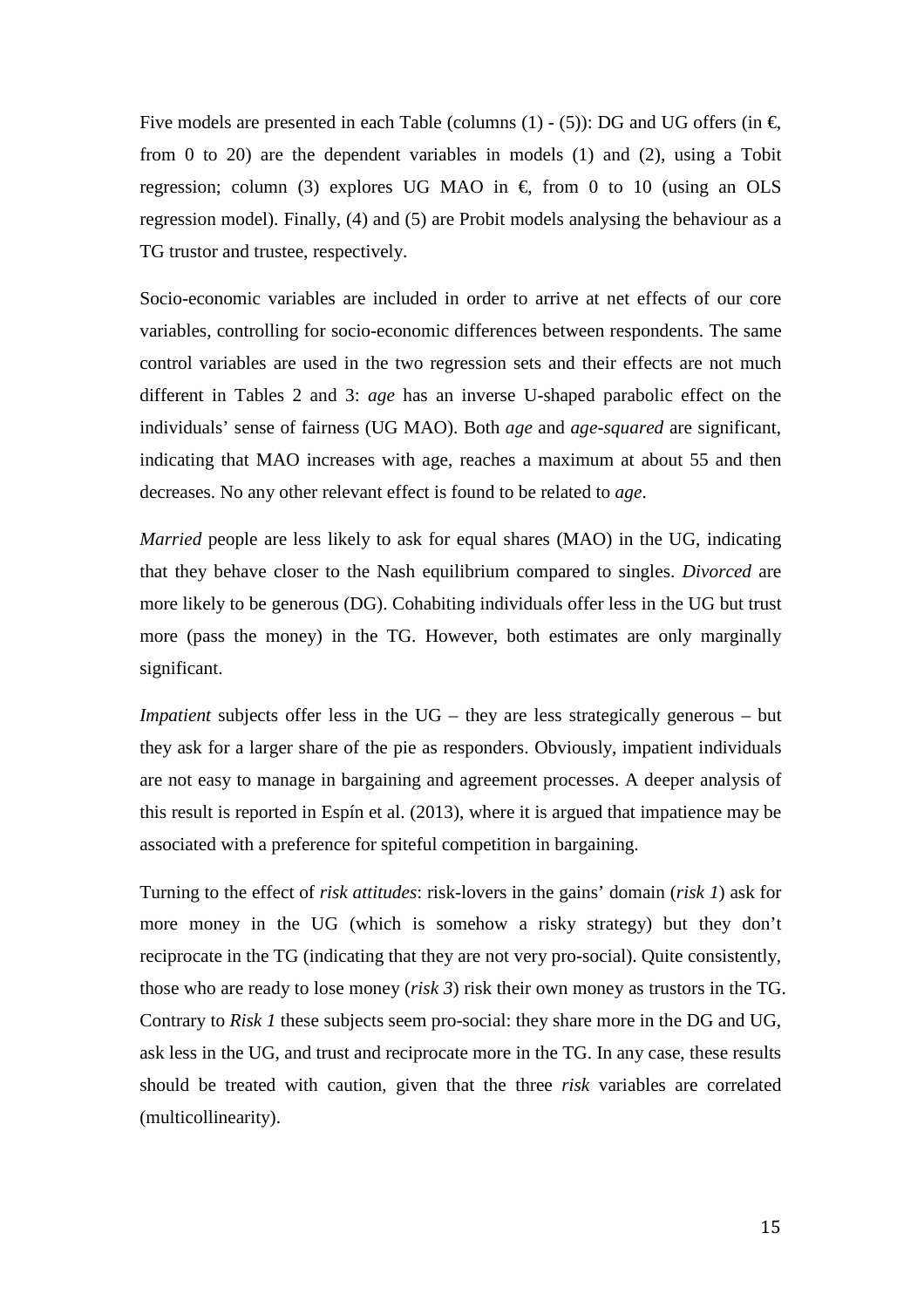|                   | DG offer    | UG offer    | <b>UG MAO</b> | Trustor     | Trustee     |
|-------------------|-------------|-------------|---------------|-------------|-------------|
|                   | (1)         | (2)         | (3)           | (4)         | (5)         |
| Catholic          | 0.625       | 0.318       | $0.573**$     | 0.026       | $-0.158$    |
|                   | (0.479)     | (0.238)     | (0.271)       | (0.116)     | (0.129)     |
| age               | 0.024       | $-0.011$    | $0.110**$     | 0.007       | $-0.000$    |
|                   | (0.082)     | (0.053)     | (0.043)       | (0.021)     | (0.021)     |
| age sq.           | $-0.000$    | 0.000       | $-0.001**$    | $-0.000$    | 0.000       |
|                   | (0.001)     | (0.001)     | (0.000)       | (0.000)     | (0.000)     |
| male              | $-0.392$    | $-0.055$    | $-0.083$      | $-0.082$    | 0.043       |
|                   | (0.392)     | (0.214)     | (0.242)       | (0.103)     | (0.111)     |
| house income      | $-0.139$    | 0.008       | 0.083         | $-0.002$    | $-0.015$    |
|                   | (0.104)     | (0.058)     | (0.064)       | (0.024)     | (0.026)     |
| education         | 0.008       | 0.049       | $-0.096$      | $-0.015$    | $-0.004$    |
|                   | (0.110)     | (0.073)     | (0.065)       | (0.026)     | (0.026)     |
| unemployed        | $-0.467$    | $-0.030$    | 0.412         | 0.165       | $-0.100$    |
|                   | (0.417)     | (0.240)     | (0.290)       | (0.103)     | (0.128)     |
| married           | 0.697       | 0.023       | $-1.239***$   | 0.238       | 0.084       |
|                   | (0.701)     | (0.405)     | (0.472)       | (0.172)     | (0.196)     |
| divorced          | $2.030**$   | 0.074       | $-1.043$      | 0.058       | 0.231       |
|                   | (0.800)     | (0.699)     | (0.734)       | (0.275)     | (0.294)     |
| widowed           | $-0.398$    | 0.061       | $-0.146$      | 0.332       | 0.243       |
|                   | (1.007)     | (0.580)     | (0.768)       | (0.281)     | (0.386)     |
| cohabiting        | $-0.163$    | $-0.849*$   | $-0.308$      | $0.450*$    | $-0.301$    |
|                   | (1.216)     | (0.463)     | (0.721)       | (0.259)     | (0.310)     |
| impatience        | $-0.096$    | $-0.084**$  | $0.093**$     | 0.007       | 0.011       |
|                   | (0.081)     | (0.040)     | (0.046)       | (0.018)     | (0.021)     |
| risk 1            | $-0.238$    | 0.011       | 1.174***      | $-0.134$    | $-0.414***$ |
|                   | (0.562)     | (0.309)     | (0.371)       | (0.133)     | (0.150)     |
| risk 2            | 0.653       | $-0.130$    | $-0.169$      | $0.183*$    | $-0.099$    |
|                   | (0.403)     | (0.269)     | (0.316)       | (0.104)     | (0.104)     |
| risk 3            | $1.695***$  | $0.816**$   | $-1.002*$     | $0.920***$  | $0.569***$  |
|                   | (0.598)     | (0.371)     | (0.596)       | (0.219)     | (0.185)     |
| cogn skills       | $-0.148$    | $-0.023$    | $0.245**$     | 0.001       | $0.096**$   |
|                   | (0.179)     | (0.094)     | (0.106)       | (0.044)     | (0.042)     |
| many immigr       | $-0.302***$ | $-0.104$    | 0.027         | $-0.094***$ | $-0.080***$ |
|                   | (0.098)     | (0.065)     | (0.060)       | (0.027)     | (0.025)     |
| big public sector | 0.421       | 0.027       | 0.298         | $-0.017$    | 0.118       |
|                   | (0.389)     | (0.259)     | (0.265)       | (0.114)     | (0.125)     |
| Constant          | 9.834***    | 10.179***   | 3.351***      | 0.360       | 0.569       |
|                   | (2.235)     | (1.148)     | (1.102)       | (0.480)     | (0.564)     |
| LR                | $3.171***$  | 1.520**     | 2.829***      | 95.259***   | 131.556***  |
| ll                | $-2047.19$  | $-1907.167$ | -2030.929     | $-436.102$  | $-414.165$  |
| $\cal N$          | 766         | 766         | 766           | 766         | 766         |

**Table 2:** Catholics versus non-Catholics

Notes: Dependent variables are displayed on top of the columns. Tobit estimates for models (1) and (2), OLS for model (3) and Probit for models (4) and (5). Robust SEs clustered by interviewer are presented (in parentheses). All regressions control for order effects.  $*$  p<0.1,  $**$  p<0.05,  $***$ p<0.01.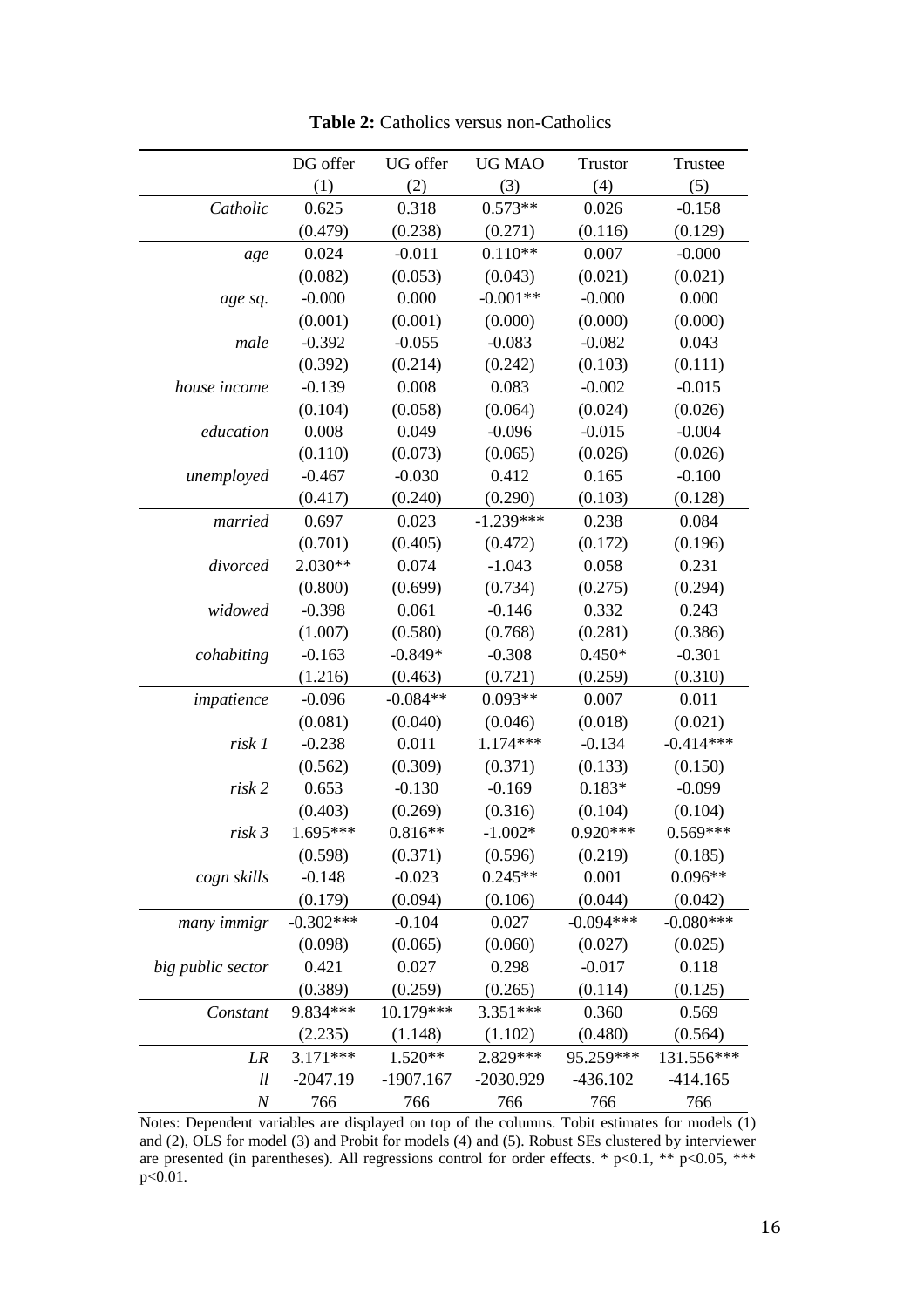Individuals with better *cognitive skills* demand more money as responders in the UG, but they are also more prone to return (to reciprocate) in the TG, indicating that they may have a larger sense of social responsibility.

Finally, those who claim that there are too *many immigrants* share less in the DG, indicating that people who have little empathy for foreigners are also not so nice with locals. In addition, they offer less in the UG, they don't pass money in the TG, and also don't give the money back in the TG. Clearly, those who do not like immigrants are not very pro-social.

No significant effects of *education*, *income* or *gender* are found. We can therefore conclude that socio-demographics are not very relevant, but some specific personal characteristics related to preferences (risk attitudes, impatience) or cognitive skills are affecting decisions in several games.

Turning now to our core variable of *Religious denomination*, Table 2 focuses on *Catholics* versus the rest of the sample, including NRs. We do not find any sound effect rather than the positive relationship with UG MAO. That is, Catholics tend to ask for more money as responders in the UG. Since we do not find any effect related to generosity (either pure (DG) or strategic (UG proposer)), trust (TG trustor), or reciprocation (TG trustee) we may say that there is a positive effect of being Catholic on the aversion to disadvantageous, but not advantageous, inequality. Interestingly, when the sample is restricted to "standard" religions only, excluding NRs, the effect of UG MAO becomes insignificant too (regression results not presented, can be provided upon request). We can therefore conclude that Catholics do not exhibit a different pro-social behaviour compared to members of other faiths.

In Table 3 the sub-sample of *NR*s is contrasted with the rest of participants (i.e., individuals who belong to the "standard" religions, including Catholics). Results are sharper now: those who classify themselves as NRs are less generous in the DG, offer less as proposers in the UG and claim less money as responders (that might be indicative of a less strict sense of fairness). Hence we may conclude that NRs are less generous and not strongly driven by fairness.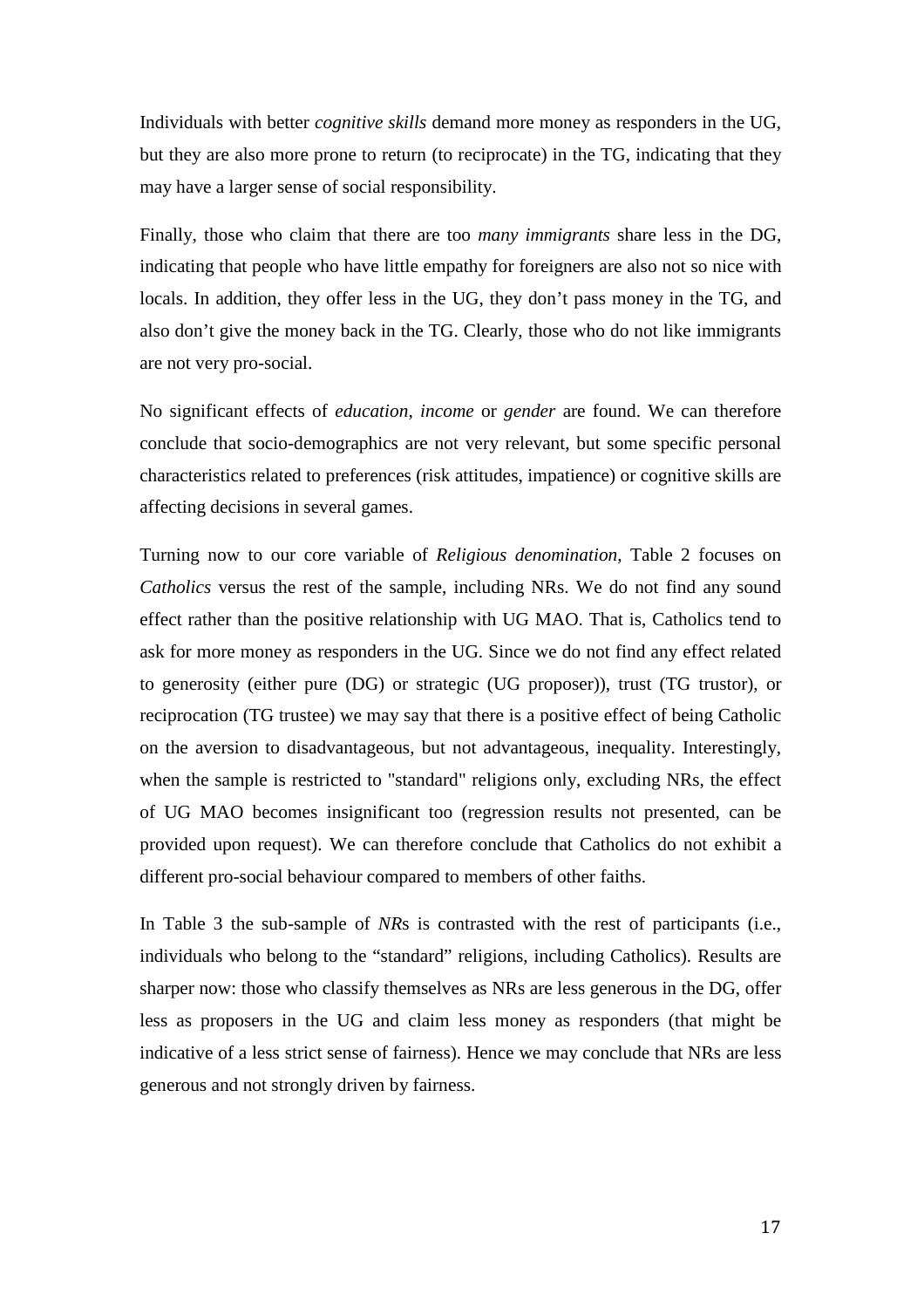|                   | DG offer    | UG offer    | <b>UG MAO</b> | Trustor     | Trustee     |
|-------------------|-------------|-------------|---------------|-------------|-------------|
|                   | (1)         | (2)         | (3)           | (4)         | (5)         |
| no-religion       | $-0.939*$   | $-0.547**$  | $-0.645**$    | 0.039       | 0.181       |
|                   | (0.506)     | (0.251)     | (0.318)       | (0.126)     | (0.123)     |
| age               | 0.024       | $-0.011$    | $0.109**$     | 0.006       | 0.000       |
|                   | (0.083)     | (0.053)     | (0.043)       | (0.021)     | (0.021)     |
| age sq.           | $-0.000$    | 0.000       | $-0.001**$    | $-0.000$    | 0.000       |
|                   | (0.001)     | (0.001)     | (0.000)       | (0.000)     | (0.000)     |
| male              | $-0.401$    | $-0.055$    | $-0.110$      | $-0.090$    | 0.050       |
|                   | (0.397)     | (0.218)     | (0.240)       | (0.101)     | (0.112)     |
| house income      | $-0.139$    | 0.007       | 0.086         | $-0.001$    | $-0.016$    |
|                   | (0.104)     | (0.058)     | (0.064)       | (0.024)     | (0.026)     |
| education         | 0.019       | 0.056       | $-0.090$      | $-0.016$    | $-0.005$    |
|                   | (0.110)     | (0.073)     | (0.064)       | (0.027)     | (0.026)     |
| unemployed        | $-0.441$    | $-0.015$    | 0.428         | 0.164       | $-0.107$    |
|                   | (0.412)     | (0.239)     | (0.292)       | (0.103)     | (0.128)     |
| married           | 0.638       | $-0.017$    | $-1.265***$   | 0.246       | 0.091       |
|                   | (0.709)     | (0.415)     | (0.468)       | (0.173)     | (0.196)     |
| divorced          | 1.974**     | 0.041       | $-1.061$      | 0.068       | 0.241       |
|                   | (0.800)     | (0.701)     | (0.739)       | (0.274)     | (0.293)     |
| widowed           | $-0.434$    | 0.038       | $-0.172$      | 0.332       | 0.249       |
|                   | (1.015)     | (0.588)     | (0.761)       | (0.282)     | (0.385)     |
| cohabiting        | $-0.076$    | $-0.786*$   | $-0.285$      | $0.434*$    | $-0.312$    |
|                   | (1.210)     | (0.472)     | (0.734)       | (0.261)     | (0.307)     |
| impatience        | $-0.097$    | $-0.085**$  | $0.094**$     | 0.008       | 0.010       |
|                   | (0.081)     | (0.040)     | (0.046)       | (0.018)     | (0.021)     |
| risk 1            | $-0.200$    | 0.036       | $1.201***$    | $-0.137$    | $-0.422***$ |
|                   | (0.555)     | (0.304)     | (0.376)       | (0.134)     | (0.150)     |
| risk 2            | $0.673*$    | $-0.120$    | $-0.162$      | $0.181*$    | $-0.101$    |
|                   | (0.404)     | (0.268)     | (0.320)       | (0.104)     | (0.104)     |
| risk 3            | $1.647***$  | $0.780**$   | $-1.008*$     | $0.934***$  | $0.572***$  |
|                   | (0.593)     | (0.371)     | (0.604)       | (0.216)     | (0.186)     |
| cogn skills       | $-0.145$    | $-0.022$    | $0.249**$     | 0.002       | $0.095**$   |
|                   | (0.179)     | (0.095)     | (0.106)       | (0.044)     | (0.042)     |
| many immigr       | $-0.313***$ | $-0.112*$   | 0.027         | $-0.091***$ | $-0.079***$ |
|                   | (0.098)     | (0.068)     | (0.059)       | (0.027)     | (0.026)     |
| big public sector | 0.415       | 0.021       | 0.298         | $-0.016$    | 0.117       |
|                   | (0.385)     | (0.257)     | (0.267)       | (0.114)     | (0.125)     |
| Constant          | 10.481***   | 10.611***   | 3.847***      | 0.346       | 0.419       |
|                   | (2.282)     | (1.172)     | (1.134)       | (0.478)     | (0.548)     |
| LR                | 3.214***    | 1.612**     | 2.879***      | 93.804***   | 136.593***  |
| ll                | $-2045.933$ | $-1905.847$ | $-2030.549$   | $-436.072$  | $-413.943$  |
| $\cal N$          | 766         | 766         | 766           | 766         | 766         |

**Table 3:** Non-believers/No religion versus believers

Notes: Dependent variables are displayed on top of the columns. Tobit estimates for models  $(1)$ and (2), OLS for model (3) and Probit for models (4) and (5). Robust SEs clustered by interviewer are presented (in parentheses). All regressions control for order effects. \*  $p<0.1$ , \*\*  $p<0.05$ , \*\*\* p<0.01.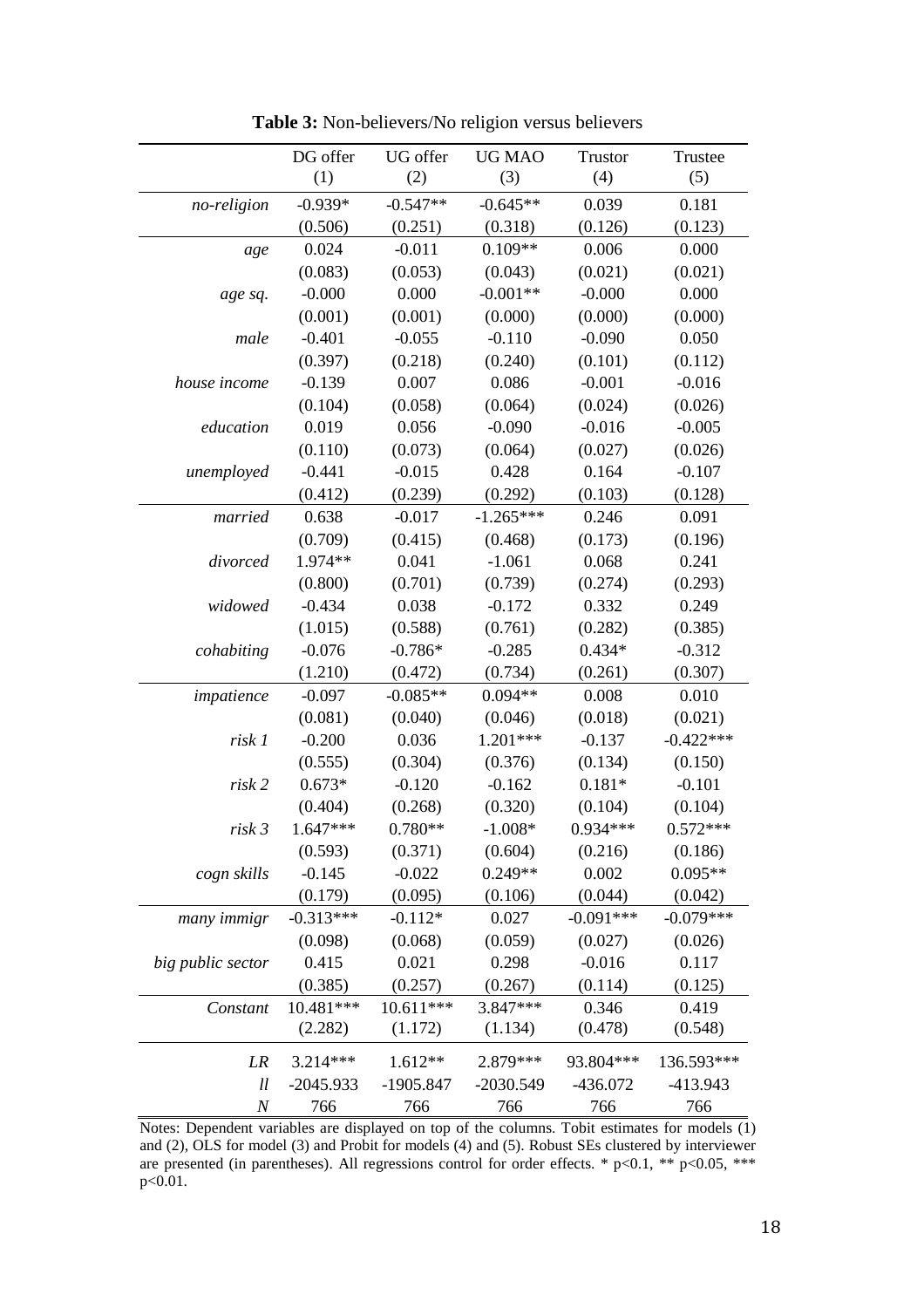Interestingly, NRs are not different from "believers/individuals with a religion" in terms of trust: neither in terms of passing the pie to the second mover (*trustor*) nor in terms of returning the money (*trustee*). Given that previous results have been inconsistent (e.g., Anderson et al., 2010; Benjamin et al., 2010; Migheli 2012), and based on our carefully-designed large sample, we may conclude that the effects of believing in a religion on trust and trustworthiness, if any, are not clear and may be influenced by other factors, such as the country of residence.

#### Effect of intensity of religiosity (measured by church attendance)

We will now relate to the effect of *intensity of religiosity* (measured by frequent attendance of church services) on social behaviour, by distinguishing between active worshipers who go to church (place of worship) at least once a month and non-active ones who do not go to church on a regular basis (less than once a month). In order to hold constant the effect of denomination and focus on intensity of religious performance, we will relate to the sub-sample of Catholics, who constitute over 60% of the sample. All other religions have a very low representation that does not allow for a meaningful distinction between active- and non-active worshipers (Muslims - 2%, Evangelicals - 0.8%, and all other religions combined - 4.3%). NRs compose more than 30% of the sample, however a distinction between active- and non-active attenders of church services is obviously meaningless.

Our conjecture is that frequent participation in church services will affect social/moral behaviour: the frequent attenders are more knowledgeable about religious texts and doctrines and in closer contact with the priest, inducing them follow these moral rules and doctrines. On the other hand, those who do not attend church services on a frequent regular basis, have a more vague knowledge of these sacred texts without a continuous updating, and probably also prefer a more relaxed and unrestricted style of life.

The effect of our core variable "being an *Active* Catholic" is interesting: members of this sub-sample do give more in the DG, which is reflecting a clearer sense of altruism and is quite consistent with what we saw in Table 2. In line with Tan's (2006) results suggesting a negative relationship between ritual activity and MAO we find that *active* Catholics demand less money (than non-active Catholics) as responders in the UG.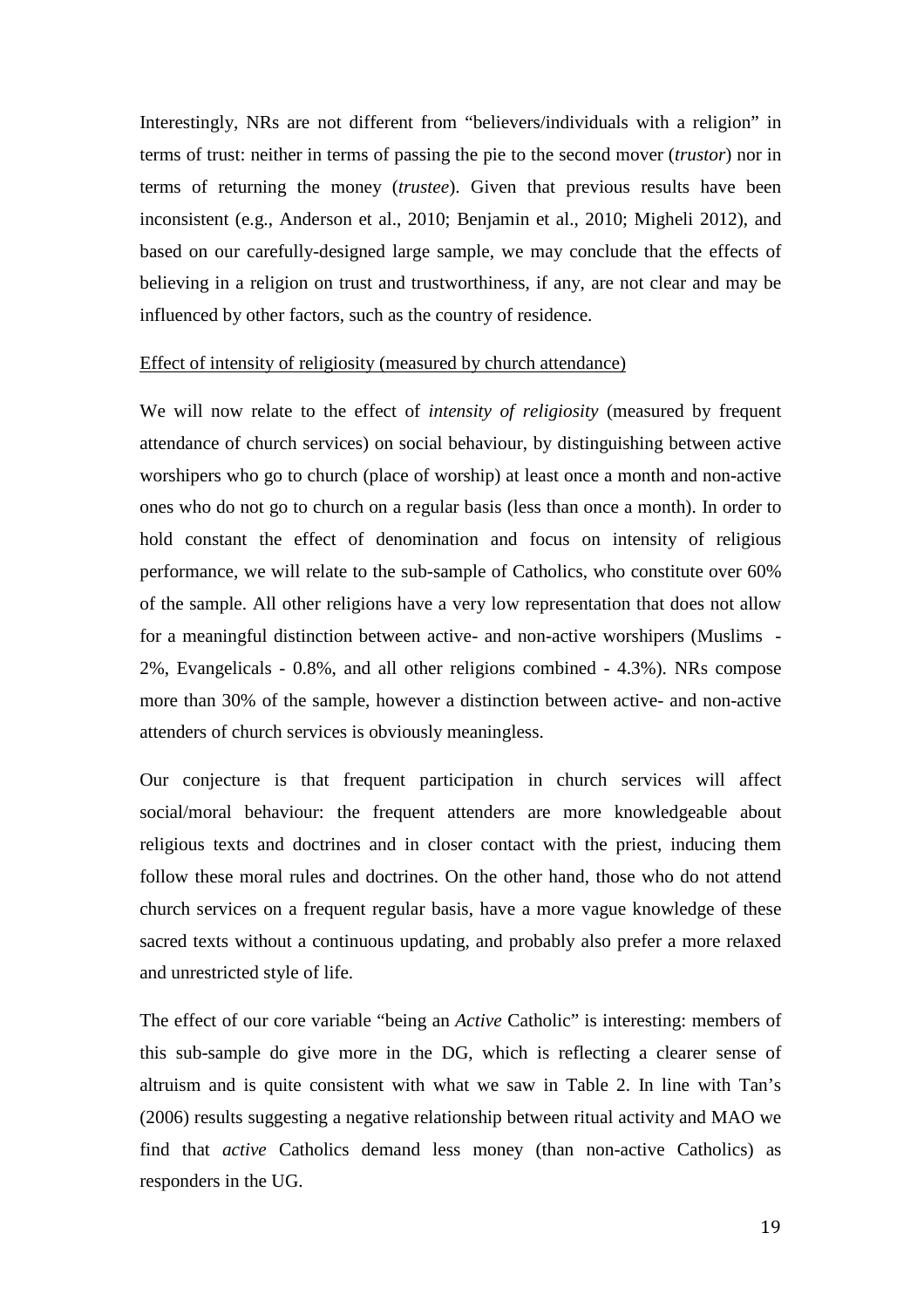|                  | DG offer    | UG offer    | UG MAO      | Trustor    | Trustee     |
|------------------|-------------|-------------|-------------|------------|-------------|
|                  | (1)         | (2)         | (3)         | (4)        | (5)         |
| Active           | 1.028*      | 0.163       | $-0.851**$  | 0.175      | $-0.103$    |
|                  | (0.542)     | (0.292)     | (0.387)     | (0.159)    | (0.140)     |
| age              | 0.039       | 0.045       | 0.083       | 0.027      | 0.021       |
|                  | (0.086)     | (0.059)     | (0.057)     | (0.029)    | (0.025)     |
| age sq.          | $-0.000$    | $-0.000$    | $-0.001$    | $-0.000$   | $-0.000$    |
|                  | (0.001)     | (0.001)     | (0.001)     | (0.000)    | (0.000)     |
| male             | $-0.341$    | $-0.175$    | $-0.033$    | $-0.009$   | 0.209       |
|                  | (0.477)     | (0.242)     | (0.306)     | (0.138)    | (0.138)     |
| house income     | $-0.344***$ | $-0.054$    | $0.139*$    | $-0.032$   | $-0.024$    |
|                  | (0.113)     | (0.078)     | (0.080)     | (0.032)    | (0.035)     |
| education        | 0.080       | 0.120       | $-0.107$    | 0.018      | $-0.025$    |
|                  | (0.125)     | (0.085)     | (0.077)     | (0.035)    | (0.036)     |
| unemployed       | $-1.323**$  | $-0.082$    | 0.071       | 0.063      | 0.012       |
|                  | (0.531)     | (0.305)     | (0.361)     | (0.136)    | (0.176)     |
| married          | 0.265       | $-0.701$    | $-0.857$    | 0.181      | 0.081       |
|                  | (0.766)     | (0.493)     | (0.536)     | (0.226)    | (0.250)     |
| divorced         | 1.396       | $-0.222$    | $-0.072$    | $-0.019$   | 0.176       |
|                  | (1.037)     | (0.812)     | (0.886)     | (0.362)    | (0.378)     |
| widowed          | $-0.498$    | $-0.725$    | $-0.008$    | 0.230      | 0.137       |
|                  | (1.129)     | (0.711)     | (0.857)     | (0.365)    | (0.468)     |
| cohabiting       | $-2.306$    | $-2.374*$   | $-0.018$    | 0.018      | $-0.636$    |
|                  | (2.469)     | (1.435)     | (1.359)     | (0.385)    | (0.503)     |
| impatience       | $-0.038$    | $-0.058$    | 0.026       | 0.020      | 0.023       |
|                  | (0.085)     | (0.049)     | (0.053)     | (0.022)    | (0.027)     |
| risk 1           | $-0.237$    | $-0.139$    | 1.023**     | $-0.102$   | $-0.568***$ |
|                  | (0.596)     | (0.413)     | (0.472)     | (0.188)    | (0.219)     |
| risk 2           | 0.446       | $-0.281$    | 0.100       | $0.251*$   | $-0.099$    |
|                  | (0.490)     | (0.356)     | (0.400)     | (0.141)    | (0.132)     |
| risk 3           | 1.945***    | $1.105**$   | $-0.946$    | $0.901***$ | $0.453*$    |
|                  | (0.622)     | (0.478)     | (0.642)     | (0.263)    | (0.236)     |
| cogn skills      | $-0.108$    | $-0.069$    | $0.410***$  | $-0.097*$  | 0.027       |
|                  | (0.205)     | (0.110)     | (0.143)     | (0.059)    | (0.055)     |
| many immigr      | $-0.139$    | $-0.099$    | 0.009       | $-0.096**$ | $-0.082**$  |
|                  | (0.129)     | (0.084)     | (0.075)     | (0.040)    | (0.041)     |
| big public sect. | 0.158       | $-0.230$    | $-0.087$    | $-0.177$   | 0.241       |
|                  | (0.459)     | (0.344)     | (0.333)     | (0.157)    | (0.160)     |
| Constant         | 9.780***    | 9.861***    | 4.422***    | 0.994      | 0.241       |
|                  | (2.842)     | (1.316)     | (1.581)     | (0.898)    | (0.809)     |
| LR               | 3.253***    | 1.333       | 3.107***    | 69.559***  | 110.065***  |
| ll               | $-1223.316$ | $-1145.235$ | $-1199.287$ | $-256.395$ | $-241.397$  |
| $\cal N$         | 462         | 462         | 462         | 462        | 462         |

**Table 4:** Active Catholics (attend. ≥ once a month) vs. Non-Active Catholics (< once a month)

Notes: Dependent variables are displayed on top of the columns. Tobit estimates for models (1) and (2), OLS for model (3) and Probit for models (4) and (5). Robust SEs clustered by interviewer are presented (in parentheses). All regressions control for order effects. Ten observations had missing values for church attendance and were dropped. \* p<0.1, \*\* p<0.05, \*\*\* p<0.01.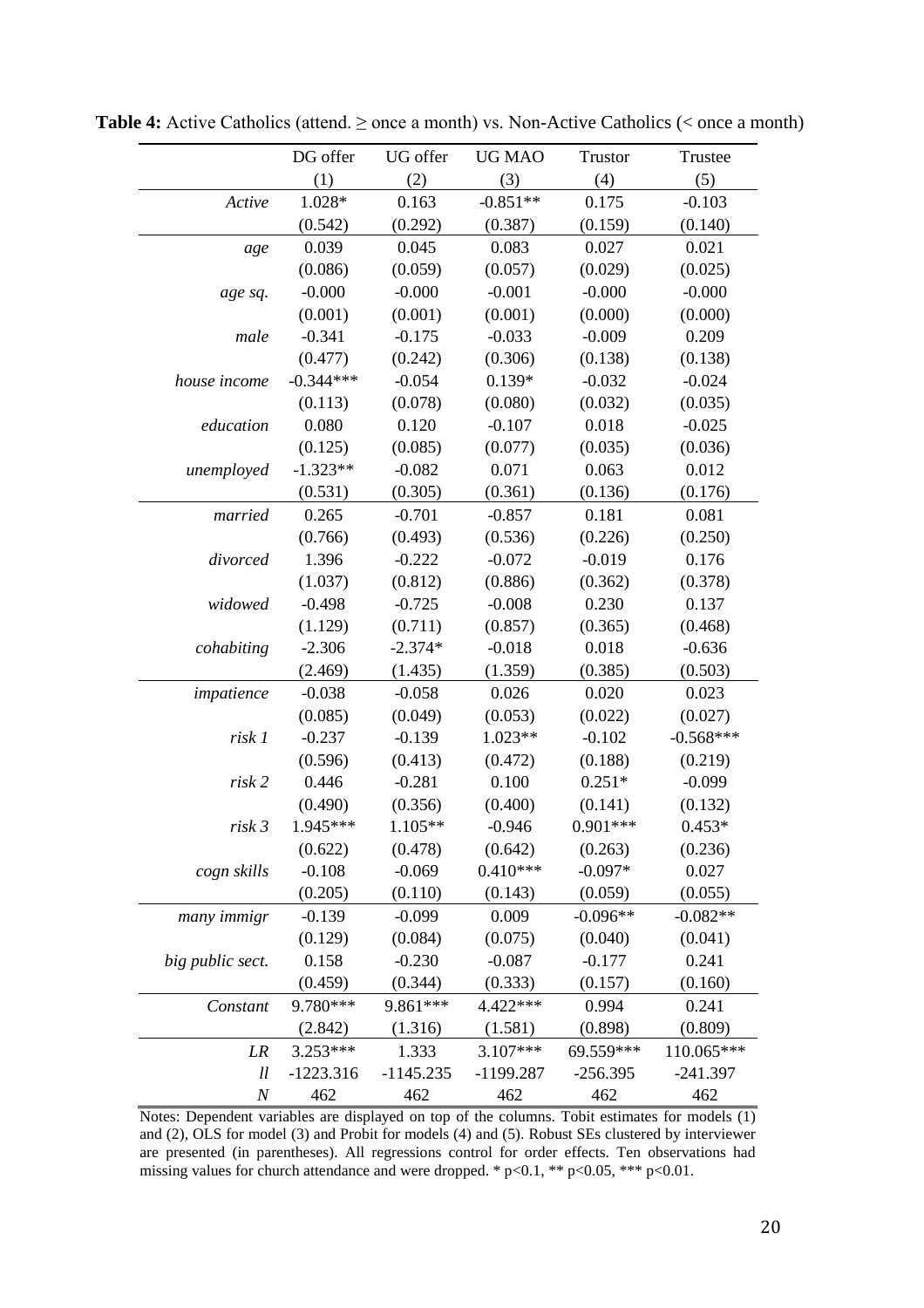The difference between those with high- and low attendance levels could reflect the effect of religious social interaction on social preferences (see Tan, 2006). While nonactive Catholics have a more strict sense of self-centred fairness (i.e., they ask for a more egalitarian distribution), active Catholics are more likely to play the Nash equilibrium, accepting lower offers. Remember that the larger group of *all* Catholics (Table 2) exhibited a tendency of demanding *more* money (and a similar amount compared to members of other "standard" religions, when NRs have been excluded in an unreported regression, see page 18). Combining the two seemingly contradicting findings leads to the conclusion that *within* the group of Catholics, there are major differences between active- and non-active individuals. The larger sub-group of nonactives (67.8% of Catholics) dominates and leads to a larger demand of money when no distinction (related to religious activity) is made. Moreover, our results contribute to the large pool of already existing evidence showing that intensity of religiosity is a very relevant predictor of behaviour, beyond and above the effect of religious denomination.<sup>[6](#page-8-0)</sup>

It should also be emphasized that behaving as if playing the Nash equilibrium (NE in the case of active Catholics) as UG responder, is not necessarily an indication of selfishness: it is true that pure money-maximizing subjects would accept any positive offer, setting MAO to its minimum value. However, it is also true that extremely prosocial subjects - concerned with other players' payoffs - would accept any offer just to maximize the counterpart's profits (and social welfare). Brañas-Garza et al. (2006) present support for this idea, using information from post-experimental interviews that shows that a large share of those who played the NE argued that "*maybe the other player needs the money*" as the principal reason to accept any offer, even zero. In the same vein, the results of Staffiero et al. (2013) indicate that setting MAO at the minimum amount (i.e., zero) may be a symptom of pro-social behaviour.

<span id="page-22-0"></span><sup>&</sup>lt;sup>6</sup> An examination of the effects of the control variables shows some minor differences between the whole sample and the subsample of Catholics. Nor *Age,* neither the marital-status of *married* are significant predictors of MAO (UG), and *cohabiting* is no longer affecting TG behaviour. The effect of *impatience* disappears for Catholic respondents while the connection between *risk attitudes* and behaviour along the reported games remains basically unaltered. The effect of *Cognitive skills* is also similar in the UG but its relationship with TG behaviour now relates to the role of trustor and becomes negative. The *negative view about immigrants* seems to be less important for the subsample of Catholics, since its negative effect on pro-social behaviour is now restricted to the TG.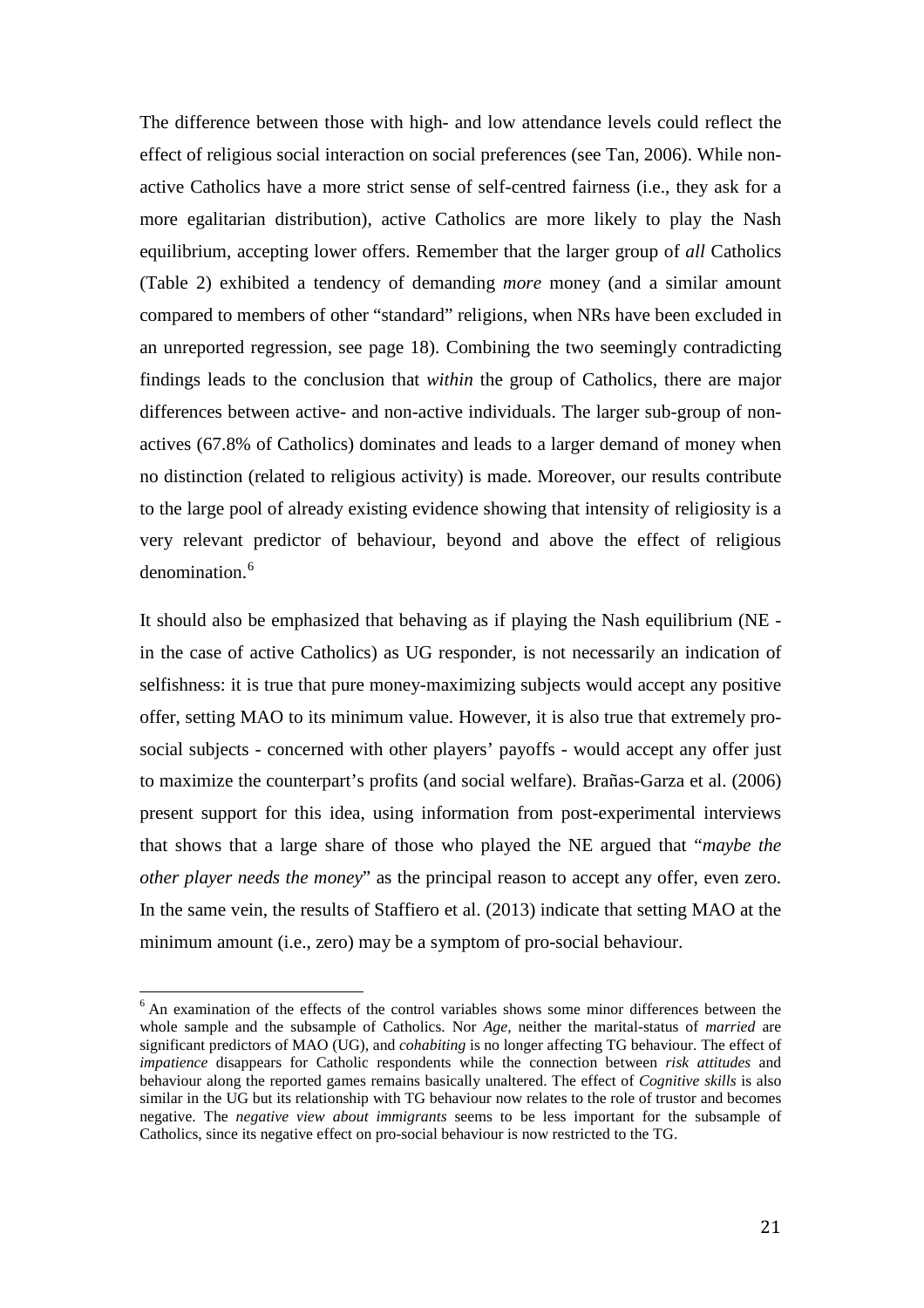Another suggestion that playing the NE does not indicate selfish behaviour can be drawn from column (1) in Table 4, which can be used to disentangle selfishness from pro-social preferences. The positive coefficient for *active* Catholics demonstrates that active Catholics give more money in the DG. This is clearly indicating that this subsample of *active* Catholics is *less* selfish. We therefore conclude that active Catholics ask for less money in the UG (MAO) because they have a higher sense of solidarity.

Effect of conversion from Catholicism into NR: does childhood religious education matter?

Utilizing the information on the third dimension of religiosity, namely *the experience of conversion into a religion that is different from the one educated/raised in* (see also Brañas-Garza et al. 2013 on converting-out), can shed light on the effects of childhood experience and cultural transmission from parents to their offspring. An extensive literature claims that values and norms (including religious norms) are transmitted across generations (e.g., Bisin and Verdier, 2000, 2001; Bar-El, 2013). The relatively large sample of NRs who were previously Catholic (94 out of 240 who are currently NRs were raised as Catholics and at some stage in life converted to NR), can be used to answer this interesting question.

Table 5 presents the repeated regressions of DG offer, UG offer, UG MAO, trustor and trustee for the sub-sample of individuals who are currently NRs, including a dummy variable for the sub-group of subjects who were raised as Catholics before converting to NR.

The conclusion is quite straightforward. The two sub-groups of NRs are not different in terms of social preferences (insignificant coefficients in all five models). This result contrasts the theory that claims that values are transferred from parents to children. Our data does not lend support to this wide-spread theory. However, we should keep in mind that we relate to a distinct and very special (although growing) group that consists of NR individuals.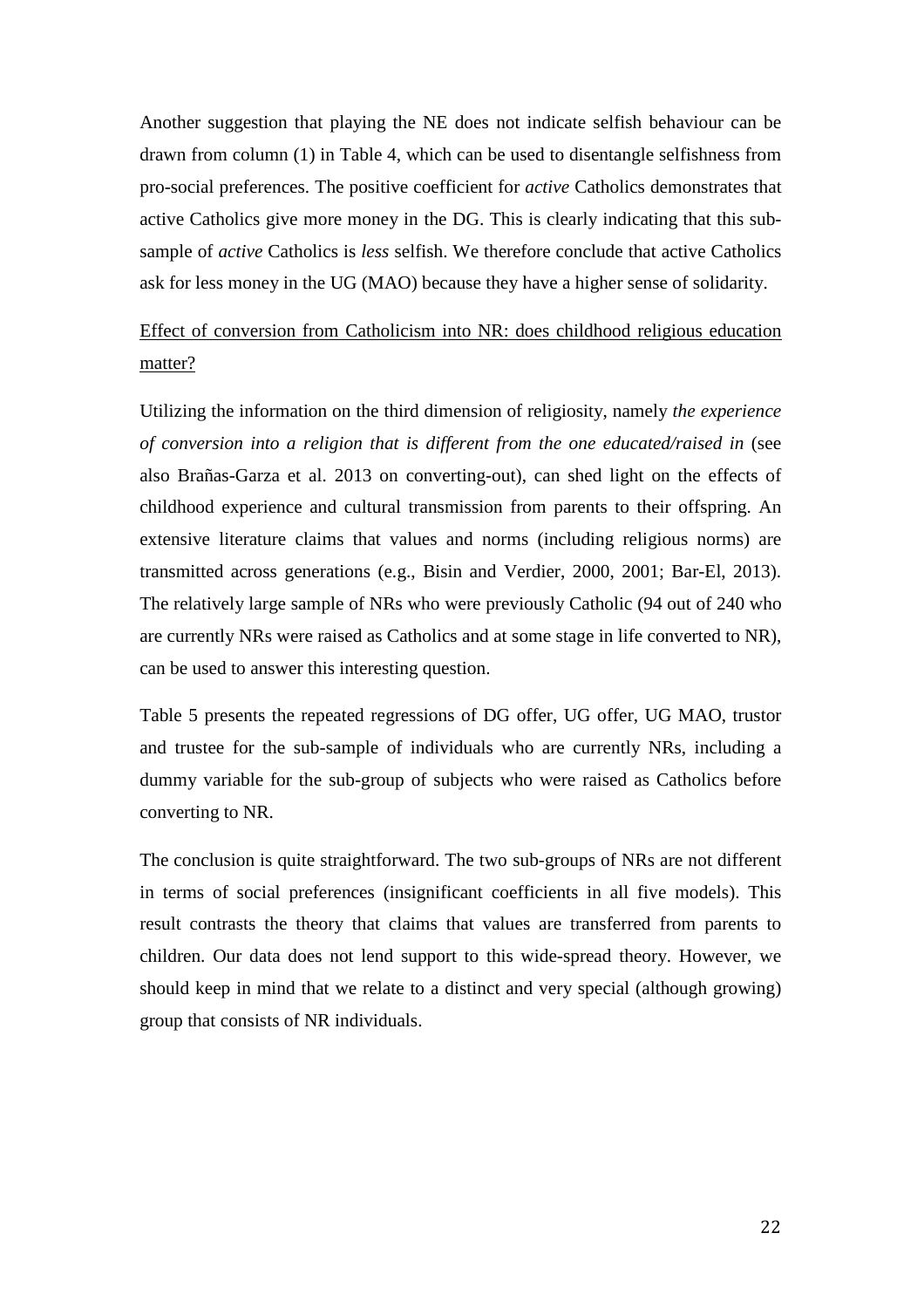|                | DG offer    | UG offer   | <b>UGMAO</b> | <b>Trustor</b> | Trustee    |
|----------------|-------------|------------|--------------|----------------|------------|
|                | (1)         | (2)        | (3)          | (4)            | (5)        |
| NR-before Cath | 0.223       | 0.037      | $-0.037$     | $-0.252$       | 0.256      |
|                | (0.734)     | (0.393)    | (0.424)      | (0.212)        | (0.237)    |
| age            | $-0.001$    | $-0.004$   | 0.045        | 0.027          | $-0.023$   |
|                | (0.177)     | (0.082)    | (0.101)      | (0.038)        | (0.060)    |
| age sq.        | 0.001       | $-0.000$   | 0.000        | $-0.000$       | 0.000      |
|                | (0.002)     | (0.001)    | (0.001)      | (0.000)        | (0.001)    |
| male           | $-0.838$    | $-0.205$   | $-0.564$     | $-0.176$       | 0.054      |
|                | (0.738)     | (0.397)    | (0.547)      | (0.201)        | (0.218)    |
| house income   | $-0.008$    | 0.069      | 0.150        | $-0.022$       | $-0.037$   |
|                | (0.170)     | (0.087)    | (0.116)      | (0.048)        | (0.043)    |
| education      | $-0.023$    | 0.087      | $-0.084$     | $-0.044$       | $0.104**$  |
|                | (0.199)     | (0.126)    | (0.136)      | (0.053)        | (0.051)    |
| unemployed     | 0.899       | $-0.091$   | 0.984        | 0.314          | $-0.411**$ |
|                | (0.943)     | (0.390)    | (0.609)      | (0.236)        | (0.207)    |
| married        | 0.752       | 0.706      | $-2.376**$   | 0.335          | $-0.022$   |
|                | (1.220)     | (0.776)    | (1.176)      | (0.367)        | (0.381)    |
| divorced       | 1.624       | $-1.126$   | $-3.403**$   | 0.171          |            |
|                | (1.466)     | (1.699)    | (1.648)      | (0.883)        |            |
| widowed        | $-6.162$    | 1.978      | 0.285        | 0.338          |            |
|                | (4.058)     | (1.248)    | (1.878)      | (0.791)        |            |
| cohabiting     | 0.292       | $-0.319$   | $-0.512$     | $0.840*$       | $-0.340$   |
|                | (1.369)     | (0.439)    | (0.772)      | (0.467)        | (0.424)    |
| impatience     | $-0.219*$   | $-0.123**$ | $0.193**$    | $-0.005$       | $-0.034$   |
|                | (0.120)     | (0.057)    | (0.093)      | (0.030)        | (0.036)    |
| risk 1         | $-0.243$    | 0.141      | 1.878***     | $-0.279$       | $-0.394$   |
|                | (1.177)     | (0.579)    | (0.589)      | (0.274)        | (0.280)    |
| risk 2         | 0.958       | 0.067      | $-0.198$     | 0.230          | $-0.294$   |
|                | (0.896)     | (0.420)    | (0.504)      | (0.217)        | (0.231)    |
| risk 3         | 1.239       | 0.175      | $-0.119$     | 1.010*         | $1.103*$   |
|                | (1.106)     | (0.477)    | (0.836)      | (0.565)        | (0.564)    |
| cogn skills    | $-0.292$    | 0.000      | $-0.238$     | $0.353***$     | $0.251**$  |
|                | (0.394)     | (0.189)    | (0.193)      | (0.090)        | (0.107)    |
| many immigr    | $-0.436***$ | $-0.066$   | $-0.020$     | $-0.048$       | 0.009      |
|                | (0.159)     | (0.104)    | (0.121)      | (0.047)        | (0.047)    |
| big public sec | 0.929       | 0.202      | $0.801*$     | $0.383**$      | $-0.191$   |
|                | (0.710)     | (0.384)    | (0.426)      | (0.188)        | (0.213)    |
| Constant       | 9.523**     | 5.756      | $6.767***$   | $-2.014**$     | 0.945      |
|                | (4.481)     | (3.532)    | (2.460)      | (0.849)        | (1.188)    |
| LR             | 3.9278***   | 2.574***   | 5.310***     | 93.075***      | 71.413***  |
| ll             | $-624.169$  | -566.919   | $-623.767$   | $-118.376$     | $-110.599$ |
| $\cal N$       | 240         | 240        | 240          | 240            | 229        |

**Table 5:** NRs who were raised as Catholics versus "all-life" NRs

Notes: Dependent variables are displayed on top of the columns. Tobit estimates for models (1) and (2), OLS for model (3) and Probit for models (4) and (5). Robust SEs clustered by interviewer are presented (in parentheses). *widower*=1 and *divorced*=1 predict success perfectly in model (6), thus the two variables are dropped and 11 observations not used All regressions control for order effects. \*  $p<0.1$ , \*\*  $p<0.05$ , \*\*\*  $p<0.01$ .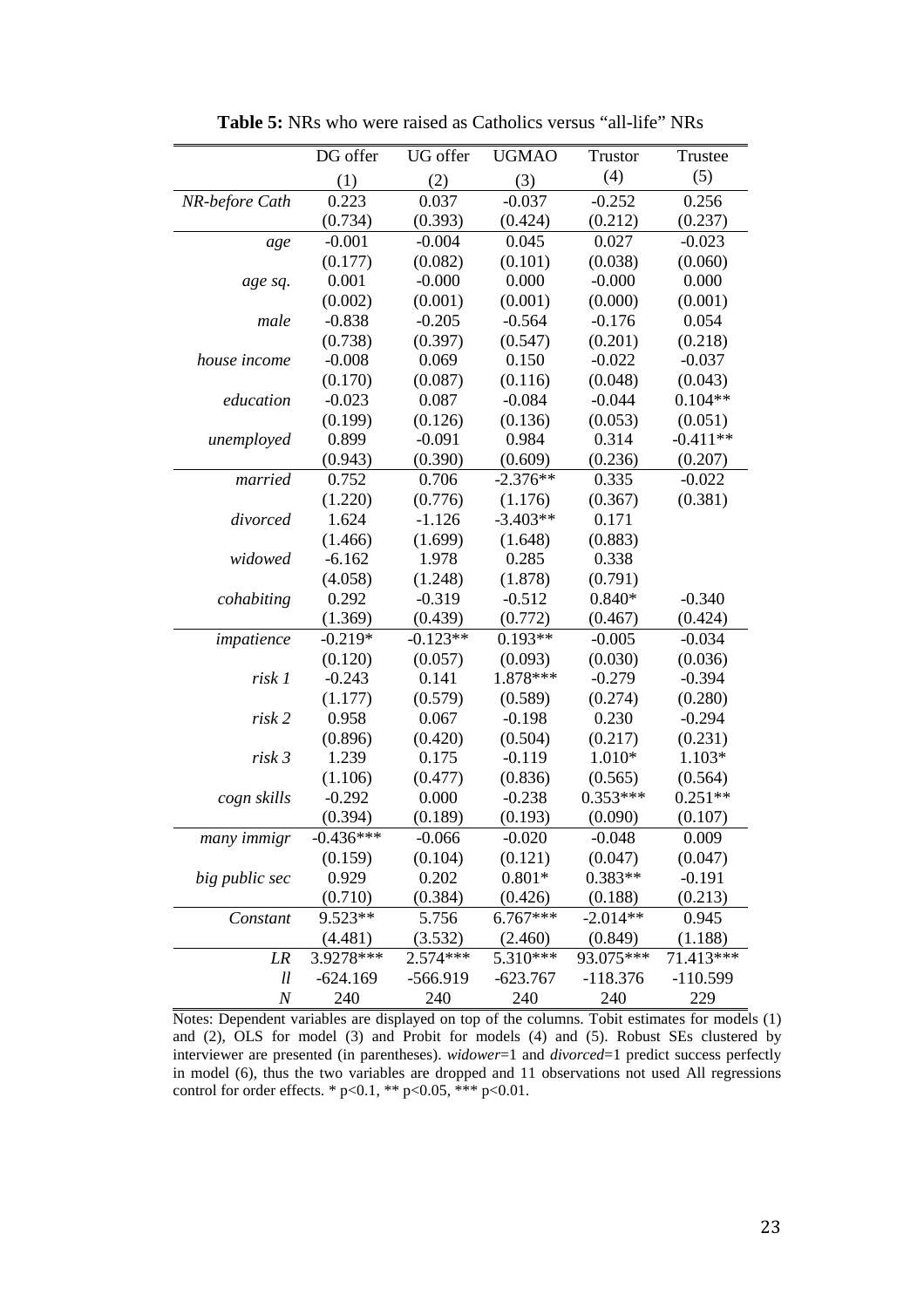#### **5. Concluding remarks**

A large well-designed sample of Spanish individuals is used to explore the effects of (i) religious denomination; (ii) religious intensity; and (iii) religious conversion on pro-social behaviour, using the Dictator, Ultimatum and Trust Games.

The main results of the paper are the following:

- (i) The sub-sample of "no religion" individuals (30% of the sample) is less generous compared to members of any "standard" religion, indicated by passing less money in both the Dictator and the Ultimatum games. In other words, those who classify themselves as NRs are more selfish. In addition, their MAO is lower, that is, they are more likely to accept unfair offers in the UG. Behaving *as if* playing the NE combined with selfishness in the DG is indicative of a perfect rational self-interested behaviour. Given the accelerating shares of "no religion" individuals in Europe (and elsewhere), and assuming that this result can be generalised for other places as well, we can project that the *society could become more selfinterested as a result of the dominant role of non-believers.*
- (ii) Catholics are willing to reject unfair offers in the UG (higher MAO) more than the rest of the sample. They are not significantly different in terms of other pro-social characteristics. In our Spanish sample the shares of "other religious denominations" is very low. More than 90% of the sample is composed of Catholics and "no religion" respondents. It follows that little can be proposed about the pro-sociability of other religions, and as a result this finding could not be generalized and applied to other (more religiously diverse) countries.
- (iii) Religious intensity (measured by active attendance of church services) matters above and beyond denomination: comparing religiously-active Catholics with non-active Catholics, we find that the former are more generous in the DG (while Catholics as a whole do not exhibit a differential behaviour in the DG) and claim less in the UG, that is, like in Tan (2006) MAO decreases with attendance. We can therefore conclude that there are differences in social behaviour *within* the group of Catholics, and *active Catholics exhibit a more pro-social behaviour than non-active*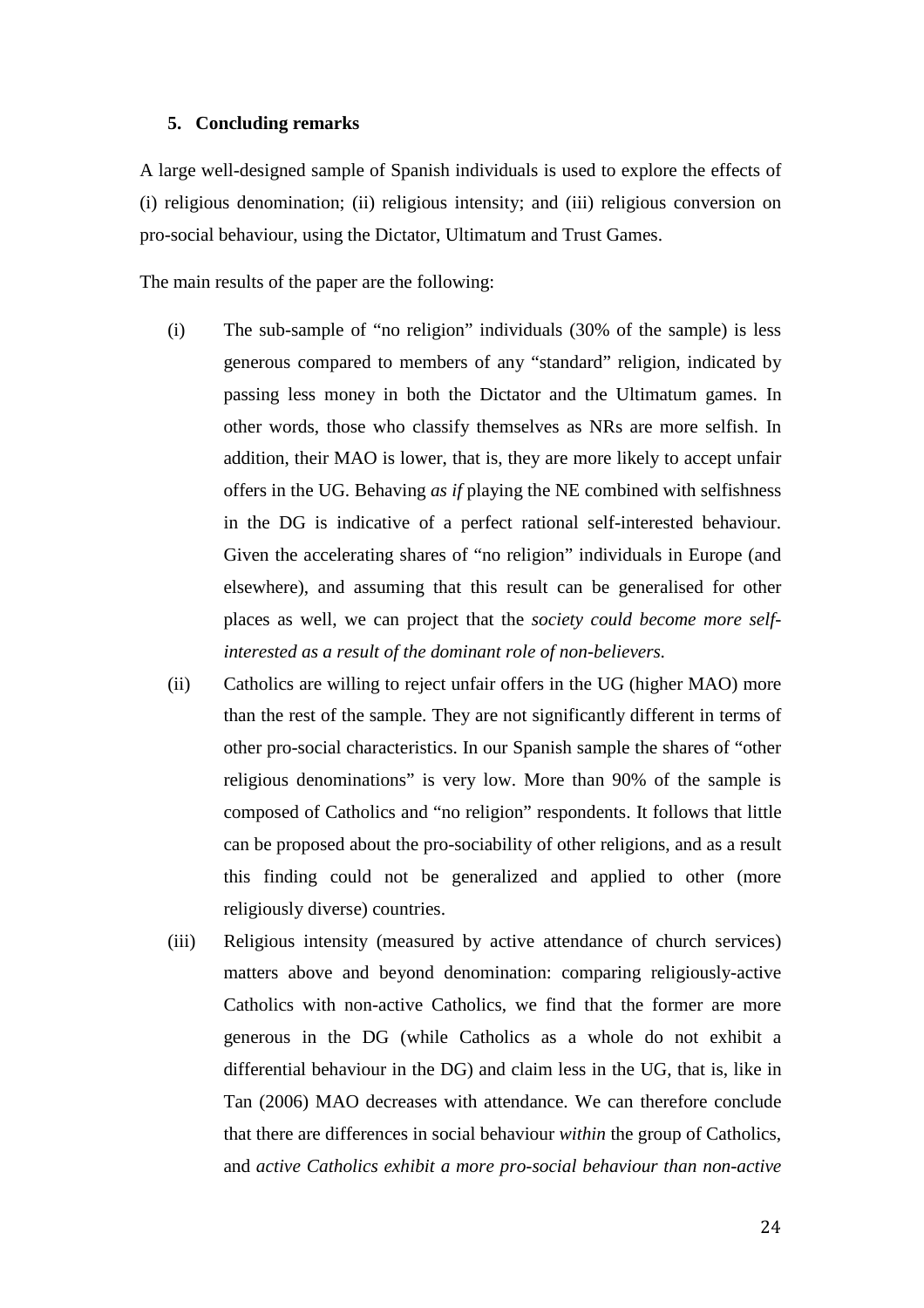*Catholics* (similar results are shown in Eckel and Grossman, 2003, and Ahmed, 2009). Due to the small shares of other denominations, it was not possible to distinguish between active- and non-active worshipers of other religions, other than Catholicism. A generalization of this finding could be relevant for the growing immigrant populations (in Europe and elsewhere, see footnote 3): given that immigrants tend to be more religiously-active, it follows that (at least for Catholic immigrants) the growing shares of immigrants could lead to more societal generosity; due to the small percentage of immigrants in our sample (7%) we could not relate to them in our empirical analysis, but we could still conjecture that they are more likely to behave pro-socially since they are notably more religious.<sup>[7](#page-22-0)</sup>

- (iv) The two demographic phenomena described above: increasing numbers of "no religion" individuals on the one hand, and of actively-religious immigrants, on the other hand, have opposing effects on society. Given the much more pronounced growth rates of NRs, we arrive at quite pessimistic projections of a society that could become less generous and less pro-social.
- (v) It appears that only the current denomination (or "no denomination") affects social behaviour. Respondents who were raised as Catholics and then converted to "no religion" do not exhibit different social preferences compared to "all life" NRs. This finding is different from what is proposed in the "cultural transmission" literature (Bisin and Verdier, 2001), where it is claimed that cultural transmission of values/beliefs from parents to their offspring is affecting behaviour later in life.
- (vi) Like Anderson et al. (2010), we fail to find any significant effect of religious denomination or religious activity on subjects' behaviour in either role of the TG. Given the large number of observations we analyse, such a systematic result is noteworthy and should be further examined. A potential explanation could be that Trust Games are not the proper "device" for the measurement of trust. Indeed, recently, researchers refer to this

 $<sup>7</sup>$  In our sample, 21 (out of 53 immigrants) are European and half of them are NRs (52.38%). Within</sup> the rest 32 immigrants, the majority (81.25%) is actively religious. The actively-religious immigrants have the following distribution of religious denominations: 7 are Catholic, 11 - Muslim, 1 - evangelical, and 7 belong 'other religions'.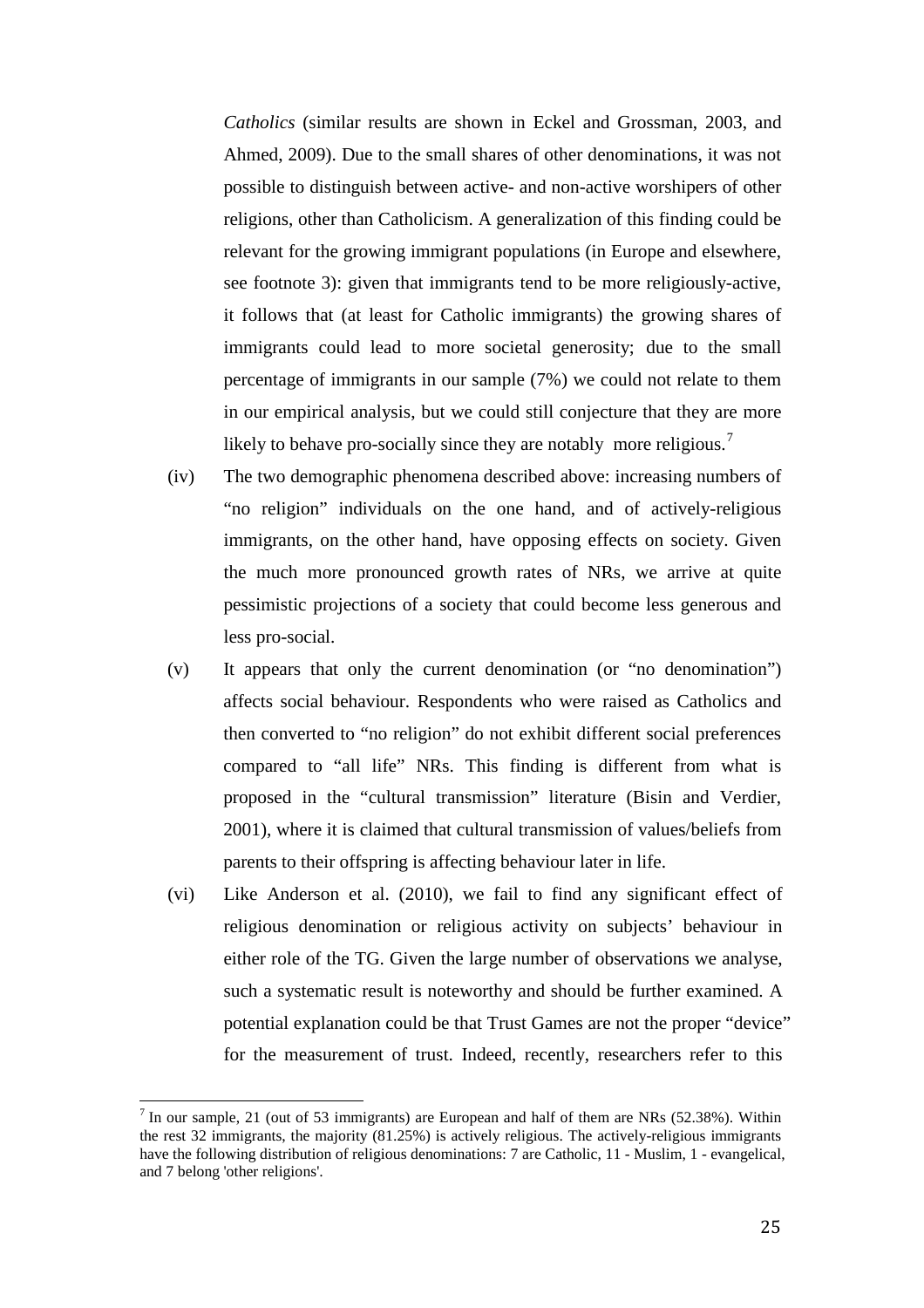type of problem not as a trust games but as an investment problem (Ashraf et al., 2006; Ben-Ner and Halldorsson, 2010).

#### **References**

Ahmed, A.M. (2009). 'Are Religious People More Prosocial? A Quasi-Experimental Study with *Madrasah* Pupils in a Rural Community in India', *Journal for the Scientific Study of Religion* 48: 368-374.

Aleksynska, M. and Chiswick, B.R. (2013). 'The Determinants of Religiosity among Immigrants and the Native Born in Europe', *Review of Economics of the Household*, forthcoming.

Anderson, L.R. and Mellor J.M. (2009). 'Religion and Cooperation in a Public Goods Experiment', *Economics Letters* 105: 58-60.

Anderson, L.R., Mellor, J.M. and Milyo J. (2010). 'Did the Devil Make Them Do It? The Effects of Religion in Public Goods and Trust Games', *Kyklos* 63: 163-175.

Ashraf, N., Bohnet, I. and Piankov, N. (2006). 'Decomposing Trust and Trustworthiness', *Experimental Economics* 9: 193-208.

Bar-El, R., Garcia-Muñoz, T., Neuman, S. and Tobol, Y. (2012). 'The Evolution of Secularization: Cultural Transmission, Religion and Fertility - Theory, Simulations and Evidence', *Journal of Population Economics* 26(3): 1129-1174.

Barro, R. and McCleary, R. (2003). 'Religion and Economic Growth across Countries', *American Sociological Review* 68: 760-81.

Barry, J.S. (1996). 'How a Flat Tax Would Affect Charitable Contributions', Backgrounder No. 1093. Heritage Foundation.

Becker, G.S. (1993). '*A Treatise on the Family'*, Cambridge, Massachusetts: Harvard University Press, first paperback edition.

Ben-Ner, A. and Halldorsson, F. (2010). 'Trusting and Trustworthiness: What are they, how to Measure them, and what Affects them', *Journal of Economic Psychology* 31(1): 64-79.

Benjamin, D.J., Choi, J.J. and Fisher, G.W. (2010). '*Religious Identity and Economic Behavior*', National Bureau of Economic Research: No. w15925.

Bisin, A. and Verdier, T. (2000). 'Beyond the Melting Pot: Cultural Transmission, Marriage, and the Evolution Of Ethnic and Religious Traits', *The Quarterly Journal of Economics* 115(3): 955-988.

Bisin, A. and Verdier, T. (2001). 'The Economics of Cultural Transmission and the Dynamics of Preferences ', *Journal of Economic Theory* 97: 298-319.

Bisin, A., Topa, G. and Verdier, T. (2004). 'Religious Intermarriage and Socialization in the United States', *Journal of Political Economy* 11(3): 615-664.

Brañas-Garza, P. and Neuman, S. (2004), 'Analyzing Religiosity within an Economic Framework: The Case of Spanish Catholics', *Review of Economics of the Household* 2 (1): 5-22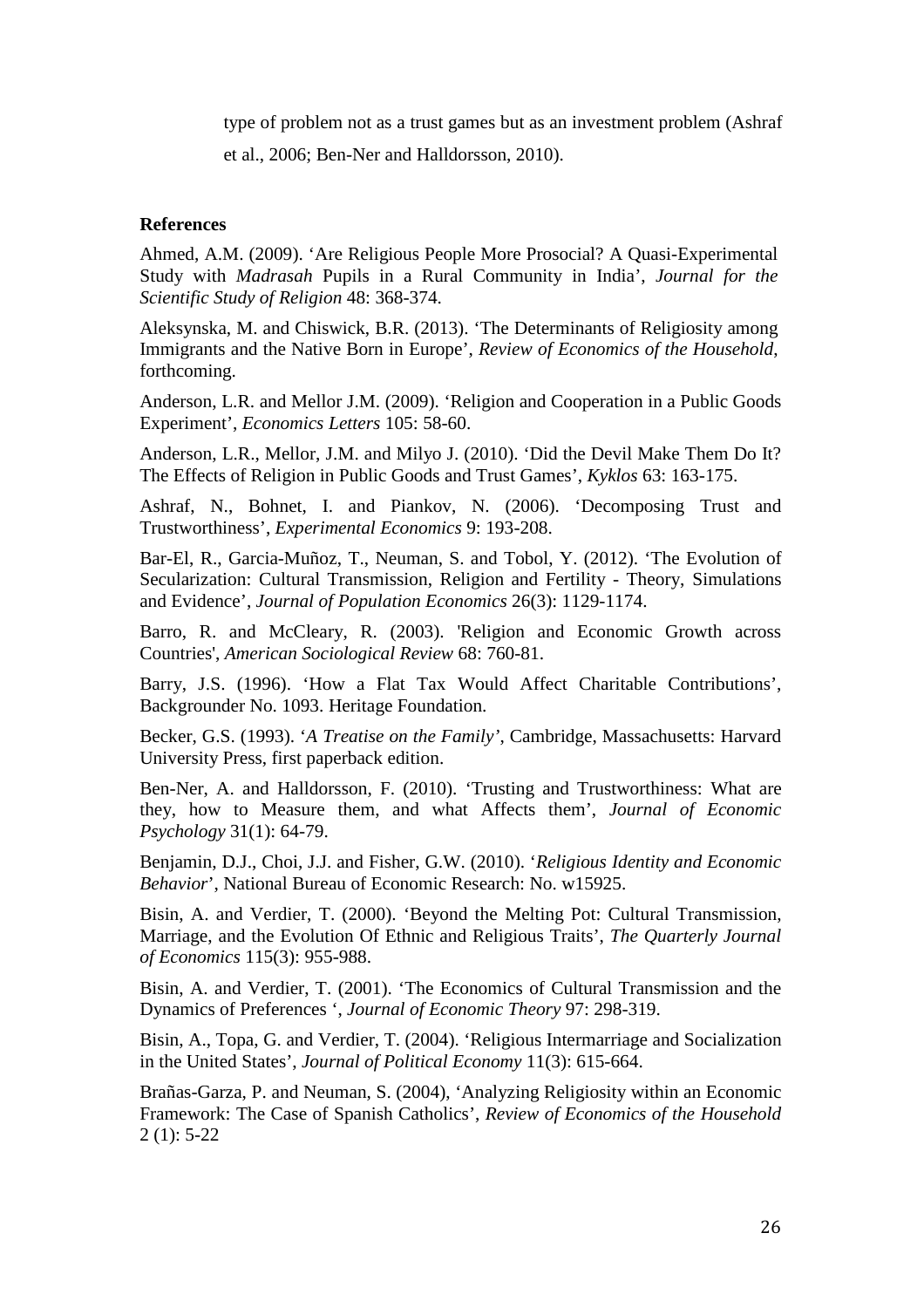Brañas-Garza, P. and Neuman, S. (2007). 'Parental Religiosity and Daughters' Fertility: The Case of Catholics in Southern Europe', *Review of Economics of the Household* 5(3): 305-327.

Brañas-Garza, P., Cobo-Reyes, R. and Dominguez, A. (2006). 'Si él lo necesita: Gypsy Fairness in Vallecas', *Experimental Economics* 9(3): 253-264.

Brañas-Garza, P., García-Munoz T. and Neuman S. (2010). 'The Big Carrot: High-Stakes Incentives Revisited', *Journal of Behavioral Decision Making* 23(3): 208-313.

Brañas-Garza, P., Rossi, M. and Zaclicever, D. (2009). 'Individual's Religiosity Enhances Trust: Latin American Evidence for the Puzzle', *Journal of Money, Credit & Banking* 41: 555-566.

Brañas-Garza, P., García-Munoz T. and Neuman S. (2013). 'Determinants of Disaffiliation: An International Study', *Religions* 4(1): 166-185.

Brooks, A.C. (2003). 'Religious Faith and Charitable Giving', *Policy Review* 121.

Cohen-Zada, D. (2005). 'Preserving Religious Identity Through Education: Economic Analysis and Evidence From the US', *Journal of Urban Economics* 60(3): 372-398.

Curry, O.S., Price, M.E. and Price, J.G. (2008). 'Patience is a Virtue: Cooperative People have Lower Discount Rates', *Personality and Individual Differences* 44: 778- 783.

Eckel, C.C. and Grossman, P.J (2003). 'V Rebate versus Matching: Does How We Subsidize Charitable Contributions Matter?', *Journal of Public Economics* 87: 681- 701.

Ermisch, J., Gambetta, D., Laurie, H., Siedler, T. and Noah Uhrig, S.C. (2009). 'Measuring People's Trust', *Journal of the Royal Statistical Society A,* 172, 749-769

Espín, A.M., Brañas-Garza, P., Herrmann, B. and Gamella, J.F. (2012). 'Patient and Impatient Punishers of Free-Riders", *Proceedings of the Royal Society of London B*, 279 (1749): 4923-4928.

Espín, A.M., Exadaktylos, F., Herrmann, B., and Brañas-Garza, P. (2013). 'Shortand Long-run Goals in Ultimatum Bargaining", ESI Chapman Working Papers: 13- 17.

Exadaktylos, F., Espín, A.M. and Brañas-Garza P. (2013). 'Experimental Subjects are not Different', *Scientific Reports* 3: Article Number 1213.

Fan, C.S. (2008). 'Religious Participation and Children's Education: A Social Capital Approach', *Journal of Economic Behavior and Organization* 65: 303-317.

Flanagan, J. (1991). *Successful Fundraising: A Complete Handbook for Volunteers and Professionals*. Chicago: Contemporary Books.

Fernandez, R. and Fogli, A. (2006). 'Fertility: The Role of Culture and Family Experience', *Journal of the European Economic Association* 4(2-3): 552-561.

Fernandez, R. and Fogli, A. (2009). 'Culture: An Empirical Investigation of Beliefs, Work and Fertility', *American Economic Journal* 1(1): 146-177.

Fleischmann, F. and Phalet, K. (2012). 'Integration and Religiosity among the Turkish Second Generation in Europe: A Comparative Analysis across Four Capital Cities', *Ethnic and Racial Studies* 35(2): 320-341.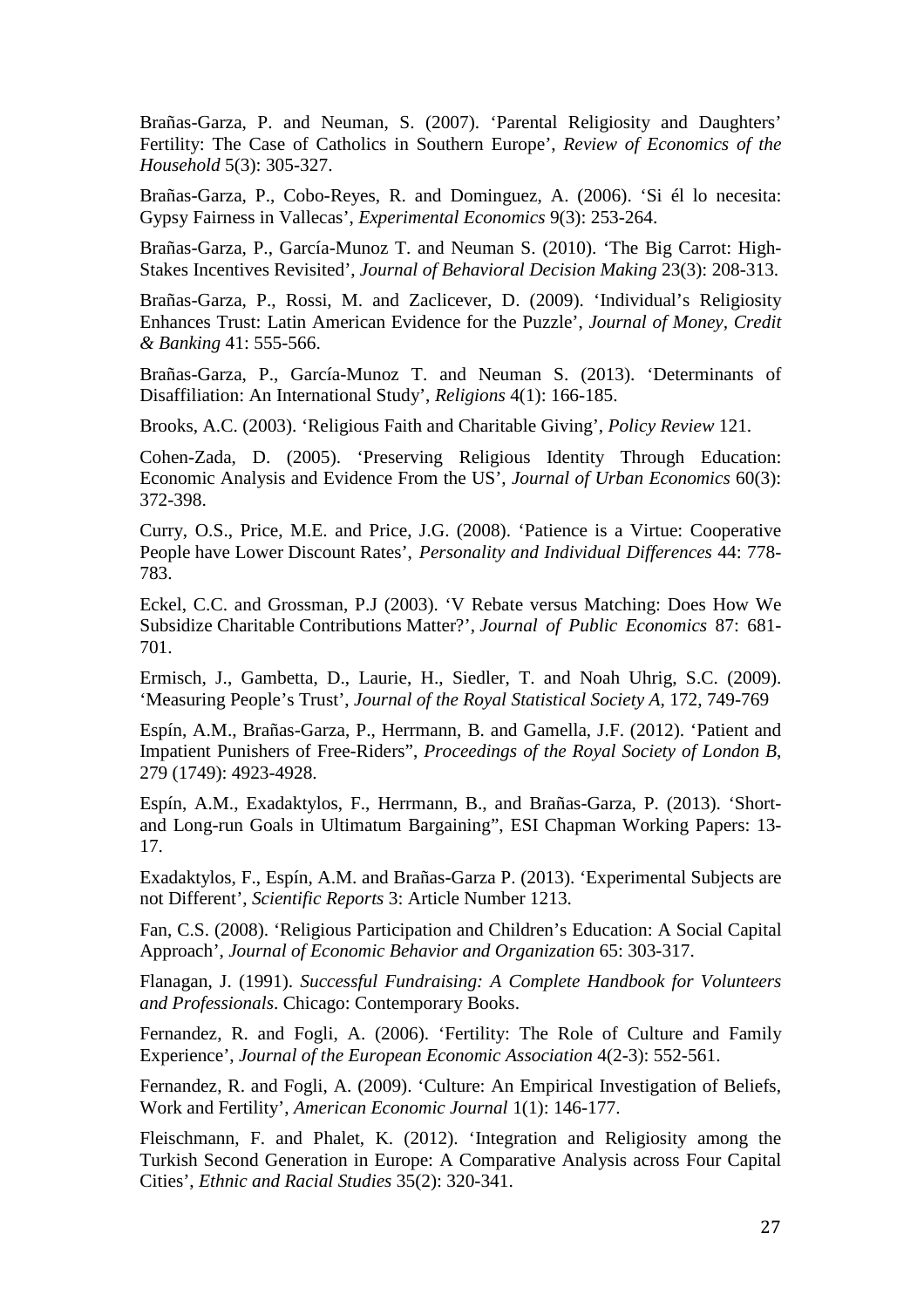García-Muñoz, T. and Neuman, S. (2012). 'Is Religiosity of Immigrants a Bridge or a Buffer in the Process of Integration?: A Comparative Study of Europe and the United States', IZA Discussion Paper No. 6384. Bonn

García-Muñoz, T. and Neuman, S. (2013a). 'Immigration-Religiosity Intersections across the Atlantic: Europe and the United States', In: Constant A. and Zimmermann K.F. (eds.). *The International Handbook on the Economics of Migration*. Edward Elgar Publishing Limited.

García-Muñoz, T. and Neuman, S. (2013b). 'Bridges or Buffers? Motives behind Immigrants' Religiosity - A Comparative Study of Europe and the US', *mimeo.*

Guiso, L., Sapienza, P. and Zingales, L. (2003). 'People's Opium? Religion and Economic Attitudes', *Journal of Monetary Economics* 50(1): 225-282

Harrington, D. (S.J.) and Keenan J. (S.J.) (2005). *Jesus and Virtues Ethics: Building Bridges between New Testament Studies and Moral Theology*. Maryland: Rowman and Litterfield.

Hoffman, R. (2013). 'The Experimental Economics of Religion', *Journal of Economic Surveys* 27(5): 813-845.

Johnson, D.P. and Kruger, O. (2004). 'The Good of Wrath: Supernatural Punishment and the Evolution of Cooperation', *Political Theology* 5(2): 159-176.

Keister, L.A. (2003). 'Religion and Wealth: The Role of Religious Affiliation and Participation in Early Adult Asset Accumulation', *Social Forces* 82: 175-207.

Maliepaard, M., Lubbers, M. and Gijsberts, M. (2010). 'Generational Differences in Ethnic and Religious Attachment and their Interrelation: A Study among Moslem Minorities in the Netherlands', *Ethnic and Racial Studies* 33(3): 451-472

McKay, R., Efferson, C., Whitehouse, H. and Fehr, E. (2011). 'Wrath of God: Religious Primes and Punishment', *Proceedings of the Royal Society B: Biological Sciences*, 278(1713), 1858-1863.

Migheli, M. (2012). 'Assessing Trust through Social Capital? A possible Experimental Answer', *The American Journal of Economics & Sociology* 71: 291- 327.

Neuman. S. (1986). 'Religious Observance within a Human Capital Framework: Theory and Applications', *Applied Economics*: 1193-1203.

Neuman, S. (2007). 'Is Fertility Indeed Related to Religiosity', *Population Studies* 61(2): 219-224.

Neuman, S. and Ziderman, A. (1986). 'How Does Fertility Relate to Religiosity: Survey Evidence from Israel', *Sociology and Social Research* 70(2): 178-180.

Norenzayan, A. and Shariff, A.F. (2008). 'The Origin and Evolution of Religious Pro-sociality', *Science* 322: 58-62.

Pew Research Center's Forum on Religion & Public Life. (2012). '*Global Religious Landscape*', [http://www.pewforum.org/2012/12/18/global-religious-landscape-exec/.](http://www.pewforum.org/2012/12/18/global-religious-landscape-exec/)

Schwadel, P. (2005). 'Individual, Congregational and Denomination Effects on Church Members' Civic Participation', *Journal for the Scientific Study of Religion*, 44: 159-171.